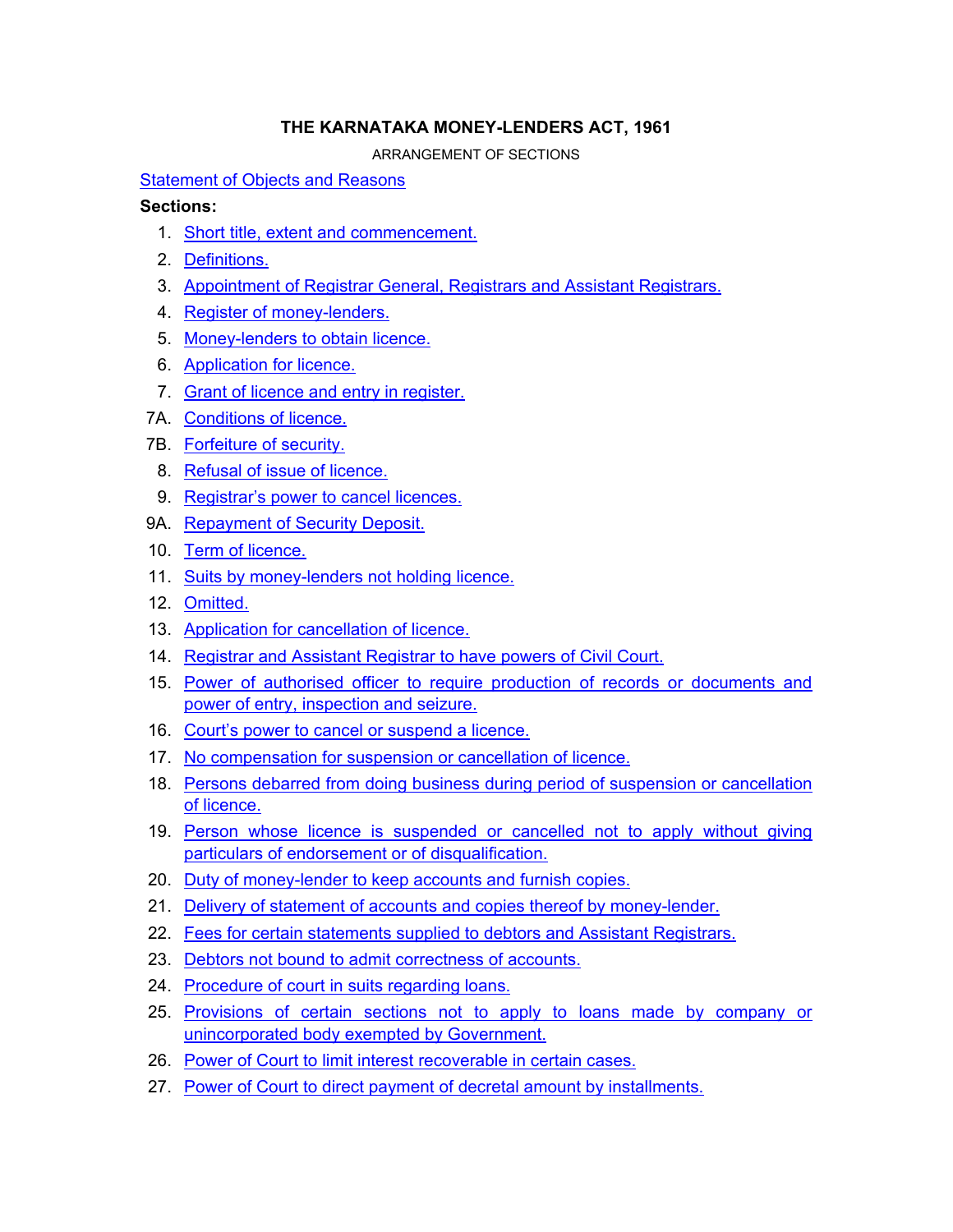- <span id="page-1-0"></span>28. [Limitation on rates of interest.](#page-17-0)
- 29. [Prohibition of charges for expenses on loans by money-lenders.](#page-17-0)
- 30. [Notice and information to be given on assignment of loan.](#page-17-0)
- 31. [Application of Act as respects assignees.](#page-17-0)
- 32. [Reopening of transactions.](#page-18-0)
- 33. [Inquiry for taking accounts and declaring the amount due.](#page-18-0)
- 34. [Deposit in Court of money due to money-lender.](#page-18-0)
- 35. [When interest to be paid for entire month.](#page-19-0)
- 36. [Money-lenders to exhibit their names over shops.](#page-19-0)
- 37. [Entry of wrong sum in bond, etc., to be an offence.](#page-19-0)
- 38. [Penalty for molestation.](#page-19-0)
- 39. [General provision regarding penalties.](#page-19-0)
- 40. [Offences by Hindu joint family, Corporation, etc.](#page-20-0)
- 41. [Certain offences to be cognizable.](#page-20-0)
- 42. [Every officer to be public servant.](#page-20-0)
- 43. [Saving of laws relating to agriculturists' indebtedness.](#page-20-0)
- 44. [Rules.](#page-20-0)
- 45. [Repeal and savings.](#page-21-0)

#### \* \* \* \*

## **STATEMENT OF OBJECTS AND REASONS**

### **I**

 **Act 12 of 1962.-** At present five different Acts are in force on money-lenders and money-lending in different regions of the State. These Acts are not equal in scope. It has become necessary to have an Act applicable to the entire State and with sufficient provisions not only to regulate and control the money-lending transactions effections effectively but to afford sufficient protection to innocent debtors. The Mysore Moneylenders Bill, 1958 seeks to achieve this object.

Some of the main features of the Bill are:-

- (i) licensing of money-lenders;
- (ii) requiring money-lenders to keep and furnish prescribed accounts;
- (iii) empowering of courts to direct payment of decretal amount by installments;

 (iv) loans to or by a bank, by a co-operative society, insurance company, local authority authorised by Government and other types of loans specified in clause 2(9) are excluded from the purview of the Act.

(Published in the Karnataka Gazette (Extraordinary) Part IV-2A dated 26th March 1959)

**II** 

**Amending Act 77 of 1976.**—With a view to further restricting the usurious practices of money lending it has become imperative to plug certain inadequacies in the existing Act, and also to provide the Executive Officers with sufficient powers to enforce the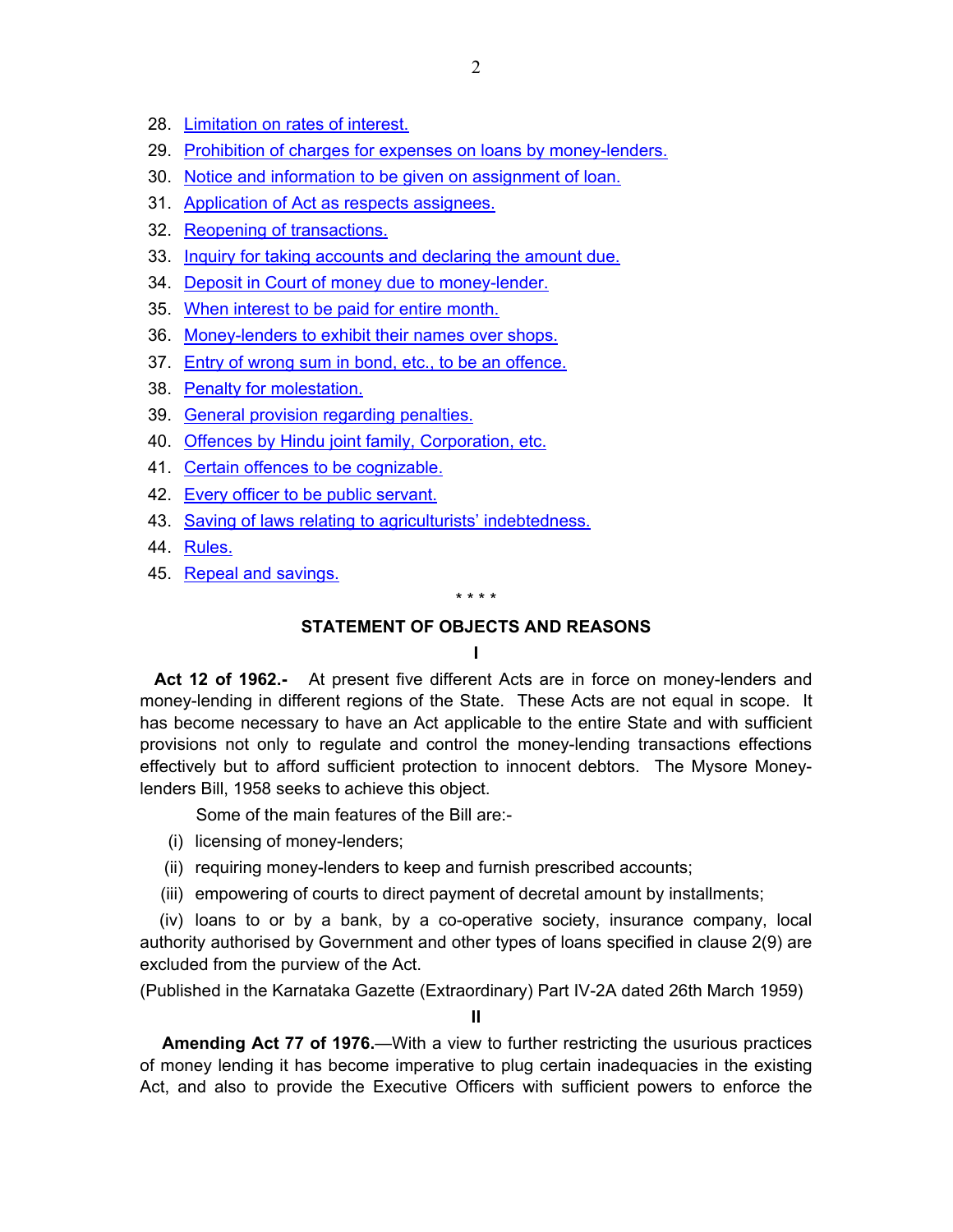provisions of the Act, besides providing deterrent penalties for the infringement of the Act.

Accordingly the present facility available under section 11 of the Act enabling Courts to give permission to unlicenced money lenders to obtain licences and thereafter to proceed with their suits for the recovery of dues is now done away with under the amended provisions.

Secondly section 15 has been substituted empowering the authorised officers under the Act to enter the premises where the business of money lending is carried on and to call upon the money lenders to produce the required records and if need be to search the premises and seize any record and documents as may be necessary.

Thirdly the penalties under the Act have been enhanced both by way of fine and imprisonment to create a deterrent impact on the undesirable money lending practices.

Hence the Bill.

(Obtained from L.A. Bill No.59 of 1976)

**III** 

**Amending Act 41 of 1985.**—The persons who borrow money from the licensed money lenders pledge costly gold ornaments and other articles with them.

To safeguard the interests of these borrowers it is proposed to insist on a security deposit in a Government Treasury from such licensed money lenders, and to make a security deposit a condition precendent for granting license in future.

In view of the voluminous work in the Administration of the Act, it is also proposed to increase the license fee.

As the matter was very urgent, the Karnataka Money Lenders (Amendment) Ordinance, 1985 (Karnataka Ordinance No. 11 of 1985) was issued.

This Bill seeks to replace the said ordinance.

(Published in the Karnataka Gazette (Extraordinary) Part IV-2A, dated 25th July 1985 as No. 399 at page. 6.)

**IV** 

**Amending Act 2 of 1987.**—It is considered necessary to exclude certain Banking and financial institutions from the purview of the definition of the Money Lender under the Karnataka Money Lenders Act, 1961.

The existing provisions of the Act provide for the licensee to maintain his books of accounts in any recognised language. It is proposed to make it obligatory to keep such accounts either in Kannada or in English language.

For the above purpose an Ordinance was promulgated. This Bill seeks to replace the said Ordinance.

(Published in the Karnataka Gazette (Extraordinary) Part IV-2A, dated 4th February 1987 as No. 97 at page 4.)

**V** 

**Amending Act 14 of 1998.**—It is considered necessary to amend the Karnataka Money Lenders Act, 1961 (Karnataka Act 12 of 1962) for the following reasons, namely:—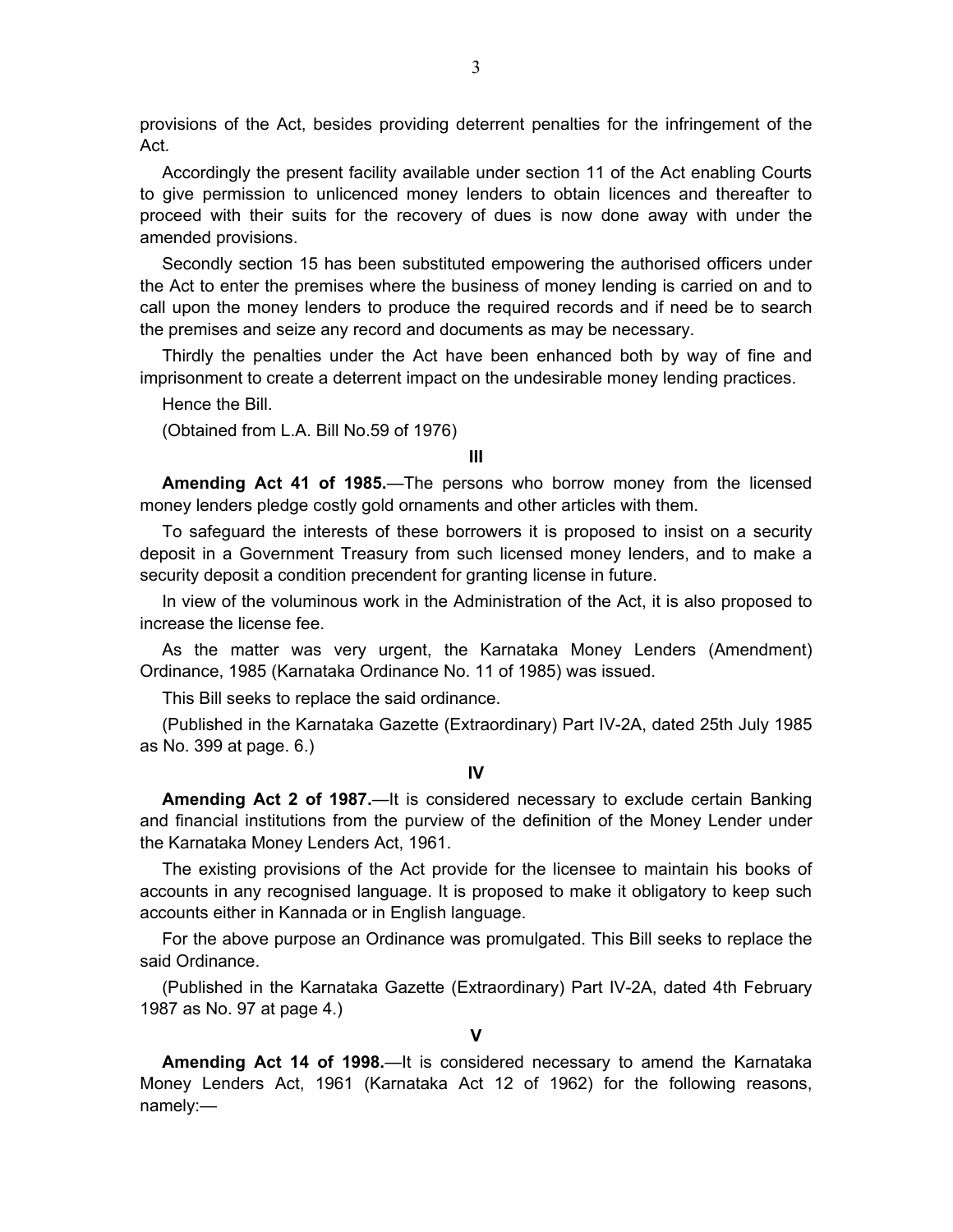- (i) to enhance the period of licence from one year to five years;
- (ii) to enhance the licence fee from Rs. 100-00 per year to Rs. 5000.00 for the term of licence.
- (iii) to enhance the licence fee for additional place of business from Rs. 50.00 per year to Rs. 2500.00 for the term of licence;
- (iv) to provide for refund of security deposit in the event to cancellation of licence.
- (v) since, the Karnataka High Court in Writ Petition No. 8912/85 and other connected matters directed the Government to pay interest on security deposit as there is no specific provision prohibiting payment of interest, appropriate provisions are made to remove the lacuna retrospectively from 31st May 1985, and to validate the action.

Hence the Bill.

(Obtained from file SAMVYASHAE 19 SHASANA 94.)

\* \* \*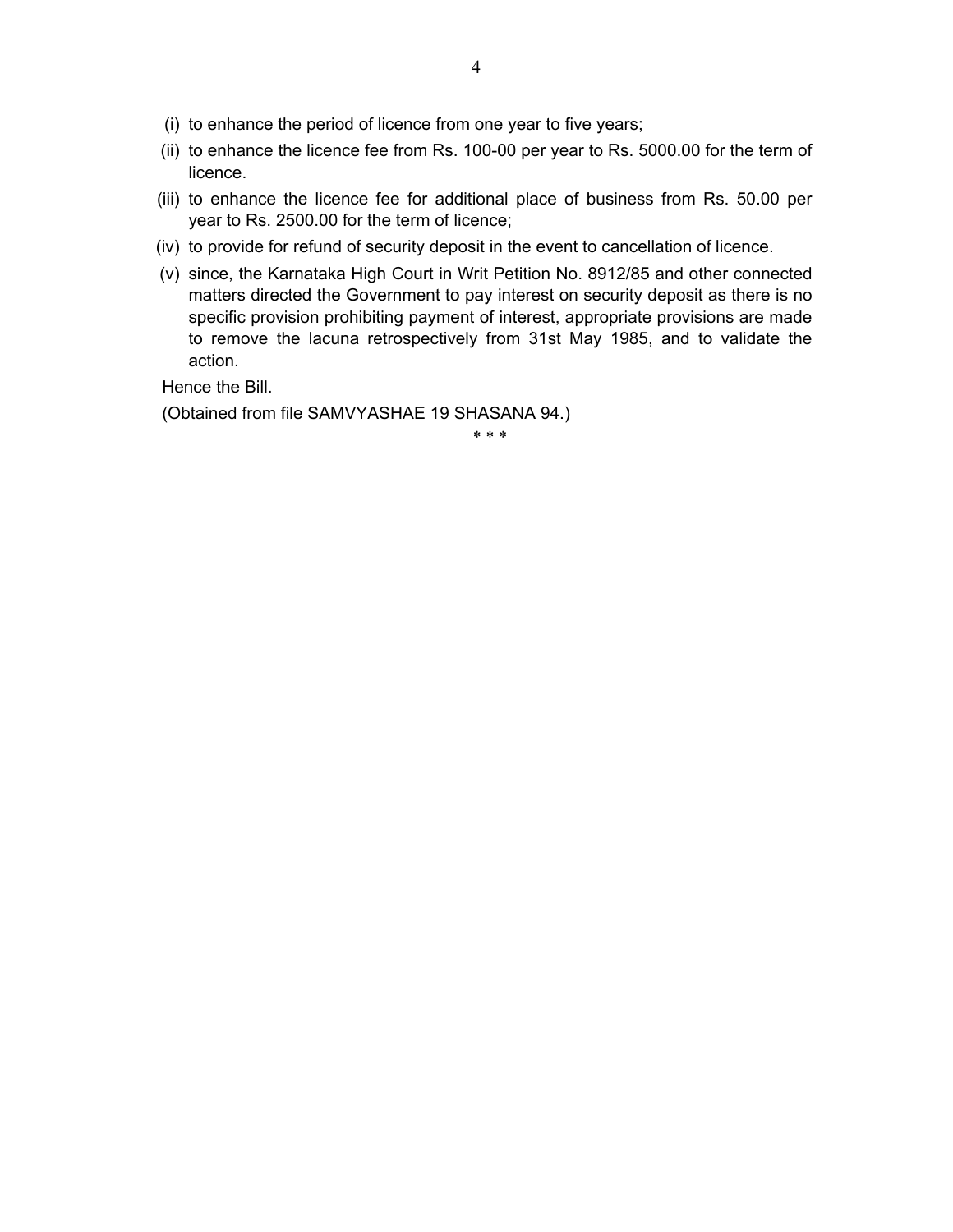## **1[KARNATAKA ACT]1 No. 12 OF 1962**

<span id="page-4-0"></span>(First published in the <sup>1</sup>[Karnataka Gazette]<sup>1</sup> on the Twenty-ninth day of March, 1962.) **THE** <sup>1</sup> **[KARNATAKA]**<sup>1</sup>  **MONEY-LENDERS ACT, 1961.**

*(Received the assent of the President on the Eighth day of March, 1962.)* 

(As amended by Karnataka Acts 77 of 1976, 41 of 1985, 2 of 1987 and 14 of 1998.)

**An Act to regulate the transactions of money-lending in the 1 [State of Karnataka]1 .**

WHEREAS it is expedient to make better provision for the regulation and control of transactions of money-lending in the <sup>1</sup>[State of Karnataka]<sup>1</sup>;

BE it enacted by the '[Karnataka State]' Legislature in the Twelfth Year of the Republic of India as follows:—

1. Adapted by the Karnataka Adaptations of Laws Order, 1973 w.e.f. 1.11.1973

**1. Short title, extent and commencement.**—(1) This Act may be called the [Karnataka]<sup>1</sup> Money-lenders Act, 1961.

1. Adapted by the Karnataka Adaptations of Laws Order, 1973 w.e.f. 1.11.1973

(2) It extends to the whole of the 1 [State of Karnataka]1 .

1. Adapted by the Karnataka Adaptations of Laws Order, 1973 w.e.f. 1.11.1973

(3) It shall come into force on such  $2$ [date]<sup>2</sup> as the State Government may by notification, appoint.

1. This Act has come into force on 1.4.1965 by Notification Text of the Notification is at the end of the Act.

**2. Definitions.**—In this Act, unless the context otherwise requires,—

 $1$ [(1) "bank" means,-

 (i) a banking company to which the Banking Regulation Act, 1949 (Central Act 10 of 1949) applies;

 (ii) the State Bank of India constituted under the State Bank of India Act, 1955 (Central Act 23 of 1955);

 (iii) a subsidiary bank defined in clause (*k*) of section 2 of the State Bank of India (Subsidiary Banks) Act, 1959 (Central Act 38 of 1959);

 (iv) a corresponding new bank constituted under section 3 of the Banking Companies (Acquisition and Transfer of Undertakings) Act, 1970 (Central Act 5 of 1970);

 (v) a regional rural bank established under the Regional Rural Banks Act, 1976 (Central Act 21 of 1976);

 (vi) a corresponding new bank constituted under section 3 of the Banking Companies (Acquisition and Transfer of Undertakings) Act, 1980 (Central Act 40 of 1980);

 (vii) the Industrial Development Bank of India established under the Industrial Development Bank of India Act, 1964 (Central Act 18 of 1964);

 (viii) the National Bank for Agriculture and Rural Development established under the National Bank for Agriculture and Rural Development Act, 1981 (Central Act 61 of 1981);

 (ix) the Export Import Bank of India established under the Export Import Bank of India Act, 1981 (Central Act 11 of 1959);".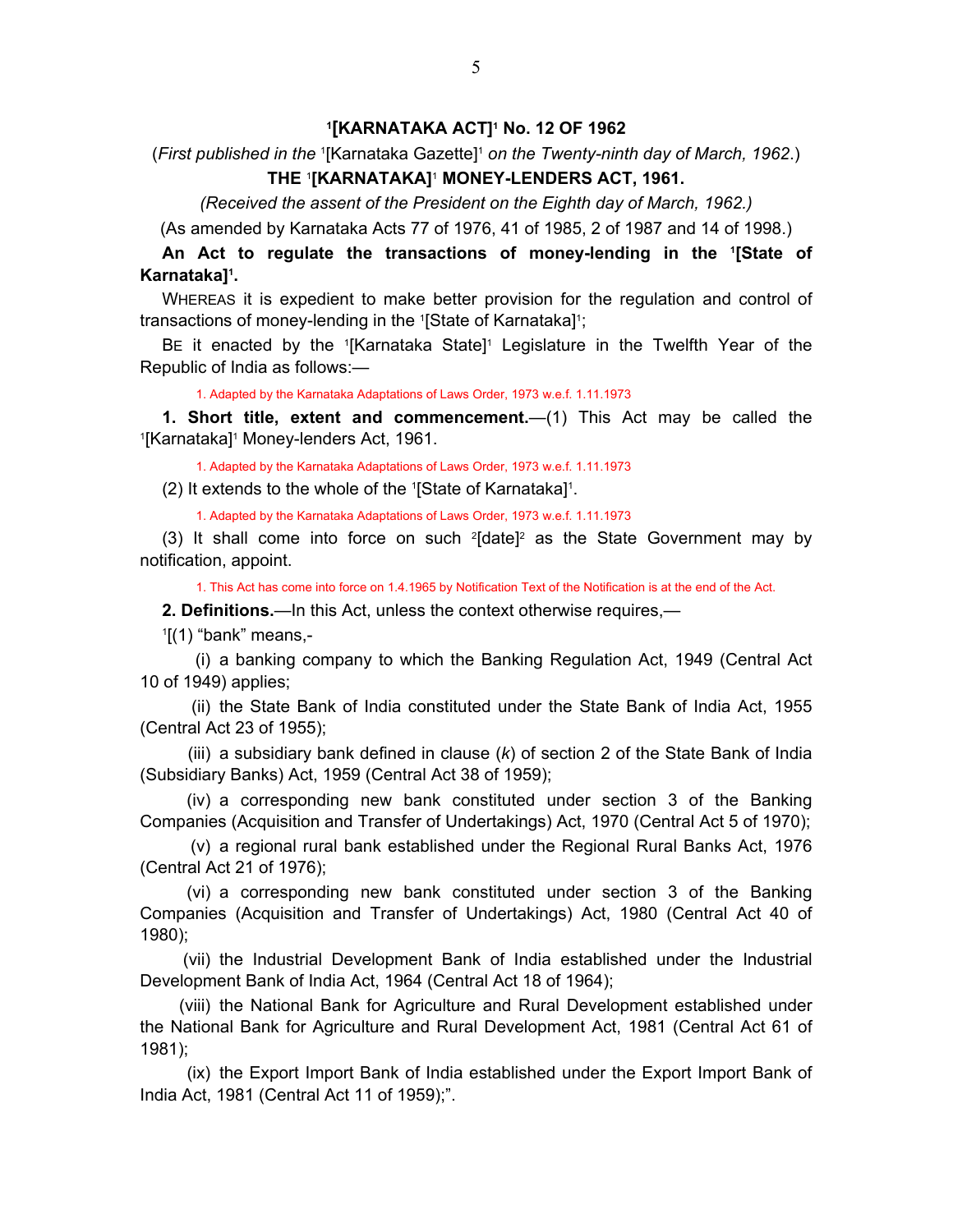(x) the Industrial Finance Corporation of India established under the Industrial Finance Corporation of India Act, 1948 (Central Act 15 of 1948);

 (xi) State Financial Corporations established under the State Financial Corporation, Act, 1951 (Central Act 63 of 1951);

 2[(xii) the Industrial Reconstruction Bank of India established under the Industrial Reconstruction Bank of India Act, 1984 (Central Act 62 of 1984);]2

 (xiii) the Industrial Credit and Investment Corporation of India Limited, a company incorporated under the Indian Companies Act, 1913 (Central Act 7 of 1913).<sup>11</sup>

1. Substituted by Act 41 of 1985 w.e.f. 31.5.1985.

2. Substituted by Act 2 of 1987 w.e.f. 16.10.1986.

 1[(xiv) the Agricultural Finance Corporation Limited a company incorporated under the Companies Act, 1956;<sup>11</sup>

1. Inserted by Act 2 of 1987 w.e.f. 16.10.1986.

(2) "business of money-lending" means the business of advancing loans whether or not in connection with or in addition to any other business;

(3) "capital" means a sum of money which a money-lender invests in the business of money-lending;

(4) "company" means a company as defined in the Companies Act, 1956 (Central Act 1 of 1956);

(5) "co-operative society" means a society registered or deemed to have been registered under the <sup>1</sup>[Karnataka]<sup>1</sup> Co-operative Societies Act, 1959 ('[Karnataka]<sup>1</sup> Act 11 of 1959);

1. Adapted by the Karnataka Adaptations of Laws Order, 1973 w.e.f. 1.11.1973

(6) "interest" includes the return to be made over and above what was actually lent, whether the same is charged or sought to be recovered specifically by way of interest or otherwise, but does not include any sum lawfully charged by a money-lender for or on account of costs, charges or expenses in accordance with the provisions of this Act, or any other law for the time being in force;

(7) "licence" means a licence granted under this Act;

(8) "licence fee" means the fee payable in respect of a licence;

(9) "loan" means an advance at interest whether of money or in kind, and includes any transaction which the Court finds in substance to amount to such an advance, but does not include,-

 (*a*) a deposit of money or other property in a Government Post Office Bank or in a 1 [Karnataka Government Savings Bank]<sup>1</sup> or in any other bank or in a company or with a co-operative society;

1. Adapted by the Karnataka Adaptations of Laws Order, 1973 w.e.f. 1.11.1973

 (*b*) a loan to, or by, or a deposit with, any society or association registered under the <sup>1</sup>[Karnataka]<sup>1</sup> Societies Registration Act, 1960 ('[Karnataka]<sup>1</sup> Act 17 of 1960);

1. Adapted by the Karnataka Adaptations of Laws Order, 1973 w.e.f. 1.11.1973

 (*c*) a loan advanced by Government or by any local authority authorised by Government;

(*d*) a loan advanced by a co-operative society;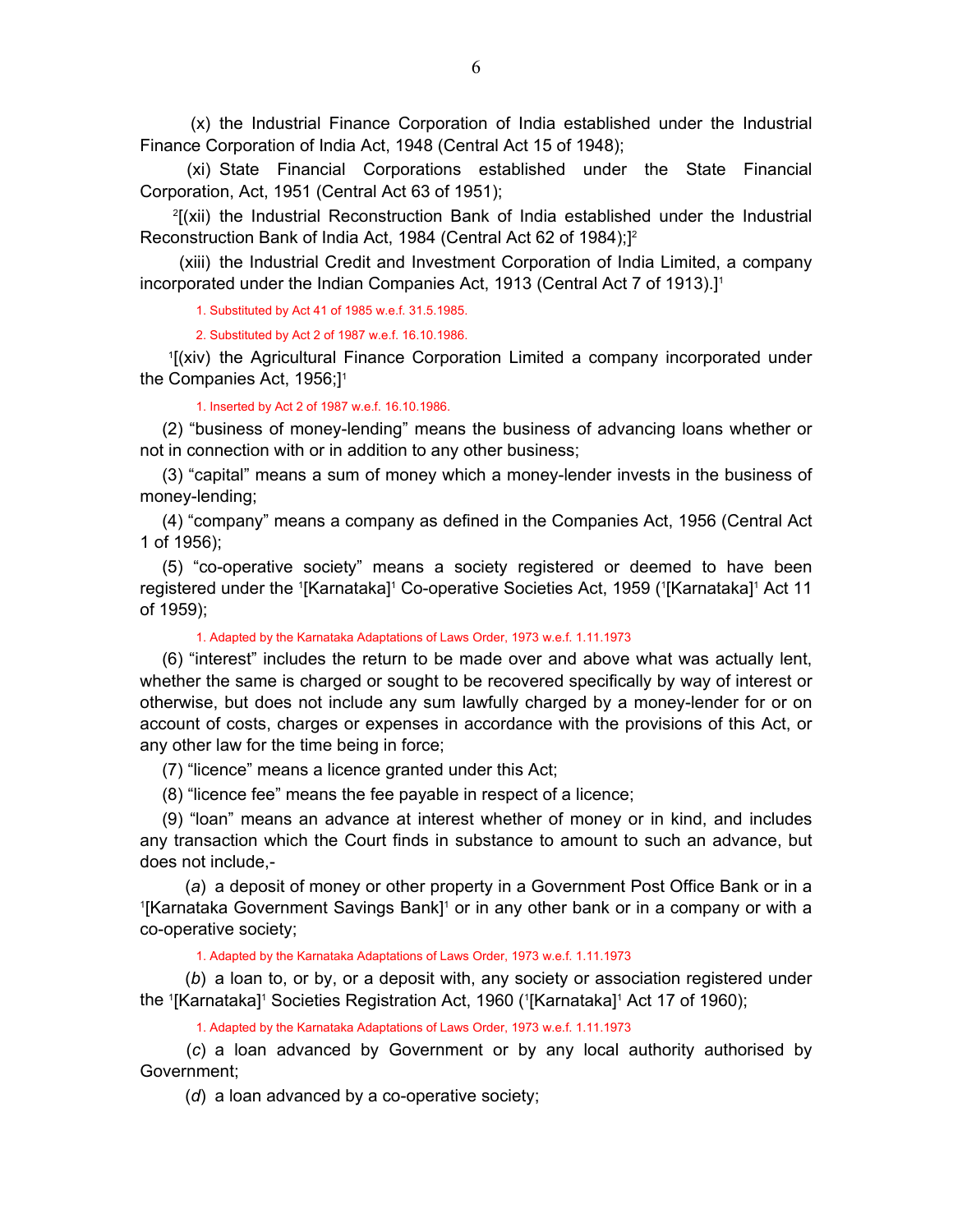(*e*) an advance made to a subscriber to, or a depositor in, a Provident Fund from the amount standing to his credit in the fund in accordance with the rules of the fund;

 (*f*) a loan to or by an insurance company as defined in the Insurance Act, 1938 (Central Act IV of 1938);

(*g*) a loan to or by a bank;

 (*h*) an advance of not less than three thousand rupees made on the basis of a negotiable instrument as defined in the Negotiable Instruments Act, 1881 (Central Act XXVI of 1881) other than on the basis of a promissory note;

(*i*) except for the purposes of sections 26 and 28,—

- (i) a loan to a trader;
- (ii) a loan to a money-lender who holds a valid licence; or
- (iii) a loan by a landlord to his tenant for financing of crops or seasonal finance of not more than fifty rupees per acre of land held by the tenant;

(10) "money-lender" means,-

- (i) an individual; or
- (ii) an undivided Hindu family; or
- (iii) a company; or
- (iv) an unincorporated body of individuals;

who or which,-

(*a*) carries on the business of money-lending in the State; or

 (*b*) has his or its principal place of such business in the State, but shall not include a bank <sup>1</sup> [or any other financial institution which the State Government may, by notification specify in this behalf $1$ ;

1. Inserted by Act 2 of 1987 w.e.f. 16.10.1986.

- (11) "notification" means a notification published in the official Gazette;
- (12) "prescribed" means prescribed by rules made under this Act;
- (13) "principal" means in relation to a loan, the advance actually made to the debtor;

(14) "Provident Fund" means a Provident Fund as defined in the Provident Funds Act, 1925 (Central Act XIX of 1925), and includes a Government Provident Fund and a Railway Provident Fund as defined in the said Act;

- (15) "recognised language" means the language of the Court;
- (16) "register" means a register of money-lenders maintained under section 4;
- (17) "rules" means rules made under this Act;
- $(18)$  "State" means the <sup>1</sup>[State of Karnataka]<sup>1</sup>;

### 1. Adapted by the Karnataka Adaptations of Laws Order, 1973 w.e.f. 1.11.1973

(19) "suit to which this Act applies" means any suit or proceeding,-

 (*a*) for the recovery of a loan made after the date on which this Act comes into force;

 (*b*) for the enforcement of any security taken, or any agreement made after the date on which this Act comes into force in respect of any loan made either before or after the said date; or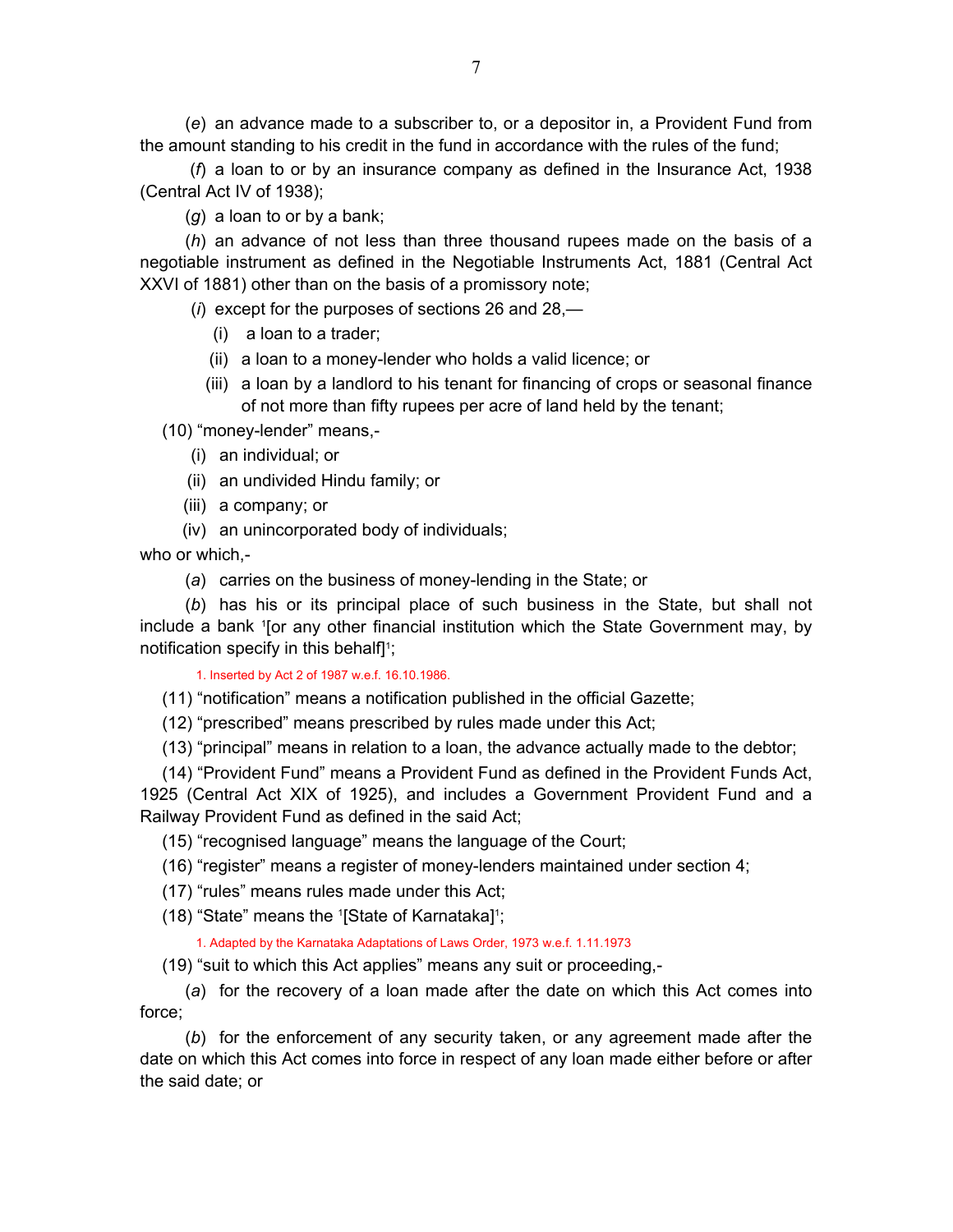<span id="page-7-0"></span> (*c*) for the redemption of any security given after the date on which this Act comes into force in respect of any loan made either before or after the said date;

(20) "trader" means a person who in the regular course of business buys and sells goods or other property, whether movable or immovable, and includes,-

a wholesale or retail merchant,

a commission agent,

a broker,

a manufacturer,

a contractor,

a factory owner,

-but does not include an artisan or a person who sells his agricultural produce or cattle or buys agricultural produce or cattle for his use.

*Explanation*.—For the purposes of this clause an "artisan" means a person who does not employ more than ten workers in a manufacturing process on any one day of the twelve months immediately preceding.

 $1[(21)$  'Year' means the year commencing on the first day of April;]<sup>1</sup>

1. Inserted by Act 14 of 1998 w.e.f. 22.5.1998.

**3. Appointment of Registrar General, Registrars and Assistant Registrars.**—The State Government may, by notification, appoint a Registrar General, Registrars and Assistant Registrars of Money-lenders for the purposes of this Act and may define the areas within which each such officer shall exercise his powers and perform his duties.

**4. Register of money-lenders.**—Every Assistant Registrar shall maintain for the area in his jurisdiction a register of money-lenders in such form as may be prescribed.

**5. Money-lenders to obtain licence.**—No person shall carry on the business of money-lending in the State except <sup>1</sup>[under and]<sup>1</sup> in accordance with the terms and conditions of a licence <sup>2</sup>[and, after the commencement of the Karnataka Money Lenders (Amendment) Act, 1985, except on payment of security deposit as provided in section 7A]<sup>2</sup>.

1. Inserted by Act 77 of 1976 w.e.f. 27.10.1976.

2. Inserted by Act 41 of 1985 w.e.f. 31.5.1985.

**6. Application for licence.**  $-$ (1) Every money-lender shall  $[$ [x x x]<sup>1</sup> before such date as may be prescribed make an application in the prescribed form for the grant of a licence to the Assistant Registrar of the area within the limits of which the place where he intends to carry on the business of money-lending, or if he intends to carry on such business at more than one place in the area, the principal place of such business, is situated. Such application shall contain the following particulars, namely:—

1. Omitted by Act 14 of 1998 w.e.f. 22.5.1998.

 (*a*) the name in which such money-lender intends to carry on business and the name of the person proposed to be responsible for the management of the business;

(*b*) if the application is by or on behalf of,-

(i)an individual, the name and address of such individual

 (ii)an undivided Hindu family, the names and addresses of the manager or the karnavan or the yajaman and the adult coparceners of such family;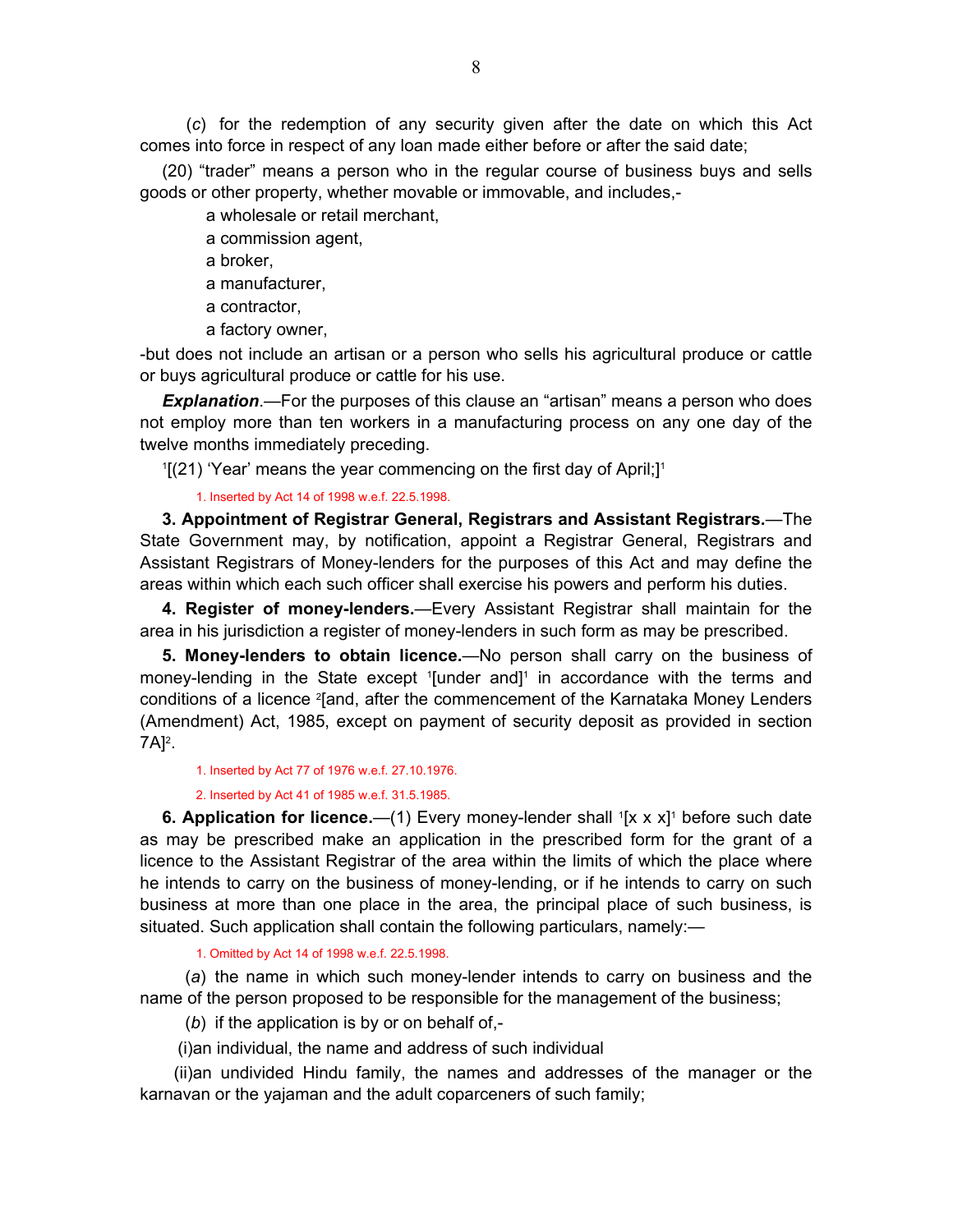(iii)a company, the names and addresses of the directors, and of the manager or principal officer managing it;

 (iv)an unincorporated body of individuals, the names and addresses of such individuals;

 (*c*) the area and the place or principal place of the business of money-lending in the State;

 (*d*) the name of any other place in the State where the business of money-lending is carried on or intended to be carried on;

 (*e*) whether the person signing the application has himself or any of the adult coparceners of an undivided Hindu family, or any director, manager or principal officer of the company or any member of the unincorporated body on behalf of which such application has been made, as the case may be, has carried on the business of moneylending in the State in the year ending <sup>1</sup>[on the 31st day of March]<sup>1</sup> immediately preceding the date of the application either individually, or in partnership, or jointly with any other coparcener or any other person and whether in the same or any other name;

1. Substituted by Act 14 of 1998 w.e.f. 22.5.1998.

 (*f*) the total amount of the capital which such person intends to invest in the business of money-lending in the year for which the application has been made;

 (*g*) if the places at which the business of money-lending is to be carried on are more than one, the names of persons who shall be in the management of the business at each such place.

(2) The application shall be in writing and shall be signed,—

(*a*)(i) if the application is made by an individual, by the individual;

 (ii) if the application is made on behalf of an undivided Hindu family, by the manager or the karnavan or the yajaman, as the case may be, of such family;

 (iii) if the application is made by a company or unincorporated body, by the managing director or any other person having control of its principal place of business in the territory of India or of its place of business in the area in which it intends to carry on the business; or

 (*b*) by an agent authorised in this behalf by a power-of-attorney by the individual money-lender himself or the family, or the company or the unincorporated body, as the case may be.

(3) The application shall also contain such other particulars as may be prescribed.

(4) The application shall be accompanied by a licence fee at the following rates:—

(a) if the place at which the business of  $1$ <sup>[five thousand rupees]<sup>1</sup>;</sup> money-lending is to be carried on is not more than one.

1. Substituted by Act 14 of 1998 w.e.f. 22.5.1998.

(b) if the business of money-lending is to  $1$ [five thousand rupees]<sup>1</sup> for the be carried on at more than one place principal place of business and within the limits of the area of the  $1$ [rupees two thousand five Registrar.  $\blacksquare$  Registrar.

places in the area:

1. Substituted by Act 14 of 1998 w.e.f. 22.5.1998.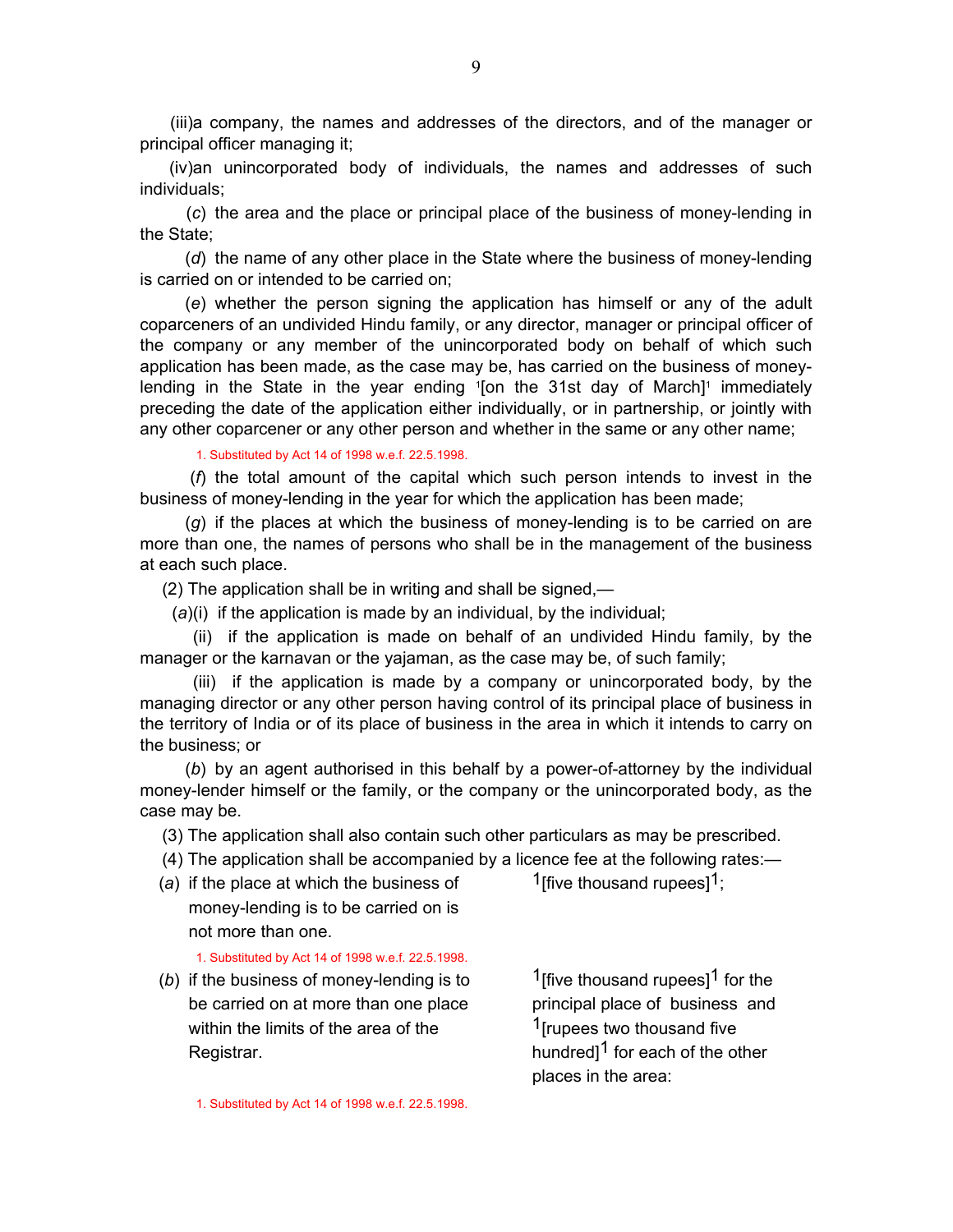<span id="page-9-0"></span>Provided that where an application is made after the expiry of the period prescribed by rules in respect of such application, it shall be accompanied by a licence fee at double the rates specified above.

(5) The fee payable under this section shall be paid in the manner prescribed and shall not be refunded, notwithstanding the fact that the grant of the licence is refused or the application is withdrawn.

**7. Grant of licence and entry in register.**—(1) On receipt of an application under section 6 and after making a summary inquiry in accordance with the prescribed procedure, the Assistant Registrar shall forward the application, together with his report, to the Registrar. The Registrar may after making such further inquiry, if any, as he deems fit, grant the applicant a licence in such form and 1 [subject to the conditions specified in section 7A and such other conditions]<sup>1</sup> as may be prescribed, and direct the Assistant Registrar to enter the name of such applicant in the register maintained by him under section 4.

#### 1. Substituted by Act 41 of 1985 w.e.f. 31.5.1985.

If the application is in respect of more than one place of business in the area under the jurisdiction of the Registrar, a separate licence in respect of each such place shall be granted in the name of the applicant and the person responsible for the management of the business at such place.

(2) If the application also contains a request for the grant of a licence to carry on the business of money-lending at any place within the State, but at a place outside the jurisdiction of the Registrar who granted the licence in respect of the principal place of business of the money-lender, the Registrar shall forward copies of the application and of the licence granted to the Registrar having jurisdiction who may grant a licence on payment of the licence fee provided for in section 6 without making any inquiry in respect of the application.

<sup>1</sup>[7A. Conditions of licence.—<sup>1</sup>[(1) Every money lender applying for grant of a licence under section 7 for the first time or for grant of a fresh licence under that section for the succeeding term, shall at the time of making such application, pay security deposit as provided in sub-section  $(2).1<sup>1</sup>$ 

1. Substituted by Act 14 of 1998 w.e.f. 22.5.1998.

(2) Every licensee specified in column (2) of the Table below shall, in the prescribed manner, deposit in the Government Treasury the amount specified in the corresponding entry in column (3) of the said Table by way of security for the due observance of the conditions of the licence.

**TABLE**

| 1 ADI F                                                          |                       |
|------------------------------------------------------------------|-----------------------|
|                                                                  |                       |
| (1) A licensee who $1$ [invests] <sup>1</sup> less than one lakh |                       |
| rupees in a year.                                                | Five thousand rupees. |
| (2) A licensee who $1$ [invests] <sup>1</sup> one lakh rupees    |                       |
| and above and less than five lakh rupees                         | Ten thousand rupees.  |
| in a year.                                                       |                       |
|                                                                  |                       |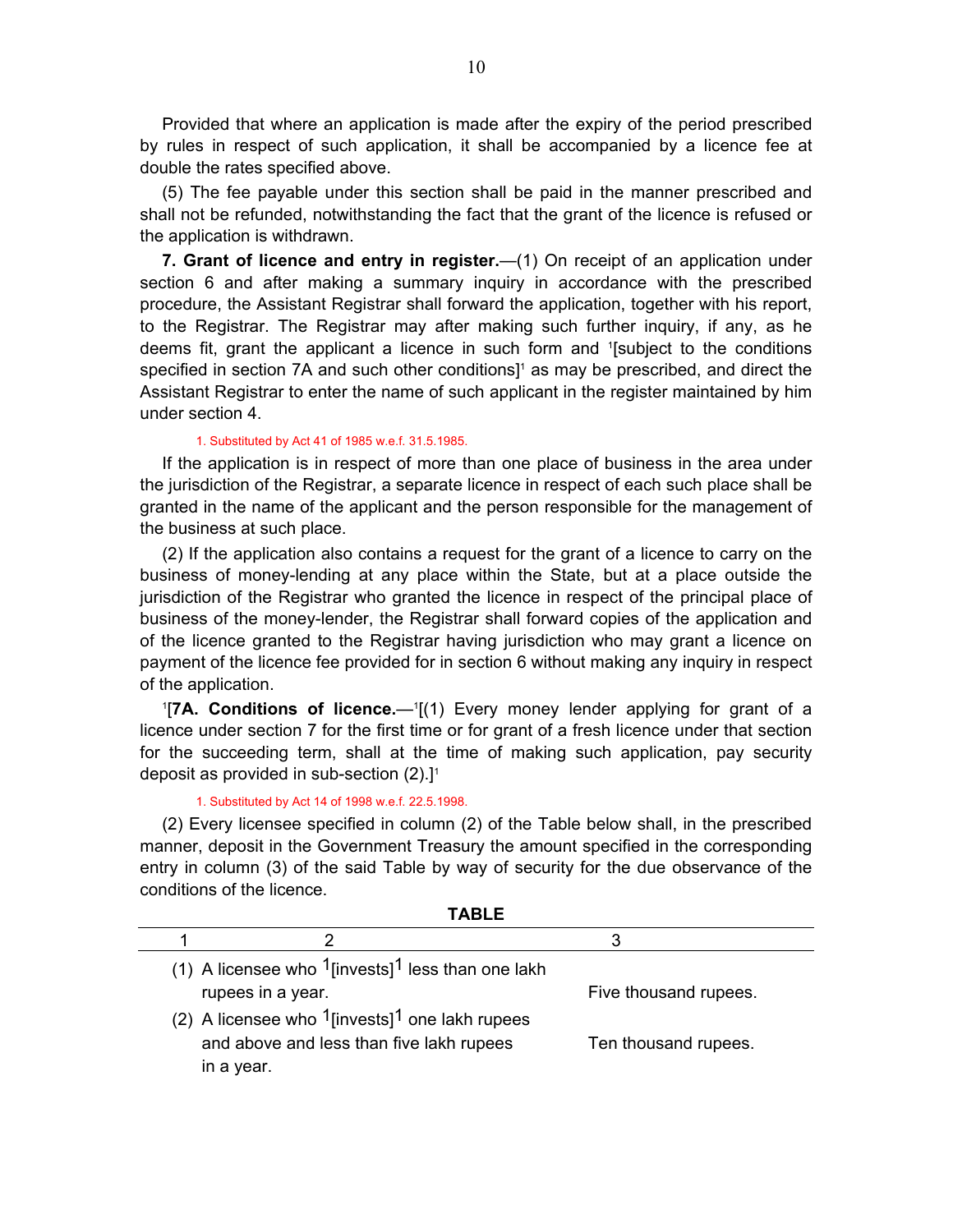- <span id="page-10-0"></span>(3) A licensee who  $1$ [invests]<sup>1</sup> five lakh rupees and above but less than ten lakh rupees Twentyfive thousand in a year. The contract of the contract of the contract of the contract of the contract of the contract of the contract of the contract of the contract of the contract of the contract of the contract of the contract of the
- (4) A licensee who  $1$ [invests]<sup>1</sup> ten lakh rupees and above in a year. The same state of the Fifty thousand rupees.

1. Substituted by Act 14 of 1998 w.e.f. 22.5.1998.

(3) For the purposes of sub-section (2), the amount of the security payable in a year by a licensee shall be determined on the basis of the 1[the amount invested by him in the business during the previous year <sup>2</sup> [and such security deposit shall not carry any interest]<sup>2</sup>]<sup>1</sup>:

1. Substituted by Act 14 of 1998 w.e.f. 22.5.1998.

2. Inserted by Act 14 of 1998 w.e.f. 22.5.1998.

Provided that in the case of a new licensee or a person who was a licensee only for a portion of the preceding year the amount of security shall be determined on the basis of a declaration in the prescribed form as to the amount which he is likely to  $[$ [invest]<sup>1</sup> during the year, filed before the Registrar in the prescribed manner.

1. Substituted by Act 14 of 1998 w.e.f. 22.5.1998.

**7B. Forfeiture of security.**—(1) The Registrar may, at any time, by order in writing, forfeit to the Government the whole or any portion of the security furnished under subsection (2) of section 7A, if the licensee,—

 (*a*) carries on the business of money lending in contravention of any provisions of this Act or the rules made thereunder or the conditions of the licence; or

 (*b*) is convicted of an offence under section 27 or section 38 or section 39 or section 40; or

(*c*) maintains false accounts.

(2) Before forfeiting to the Government the whole or any portion of the security deposit made under sub-section (1), the Registrar shall give the licensee a notice in writing stating the grounds on which it is proposed to take action and requiring him to show cause against it within such time as may be specified in the notice.

(3) Every order of the Registrar under this section shall be communicated to the licensee in such manner as may be prescribed.

(4) Any person aggrieved by an order under sub-section (1), may within a period of one month from the date on which the order was communicated to him, prefer an appeal to the Registrar General whose decision shall be final.

(5) The Registrar may, out of the amount forfeited, direct payment of such amounts and at such rates as may be prescribed to the borrowers affected by the acts of the licensee.<sup>1</sup>

1. Sections 7A and 7B Inserted by Act 41 of 1985 w.e.f. 31.5.1985.

**8. Refusal of issue of licence.**—(1) The grant of licence shall not be refused except on any of the following grounds:—

 (*a*) that the applicant, or any person responsible or proposed to be responsible for the management of his business as a money-lender, is disqualified by an order under section 16 from holding a licence;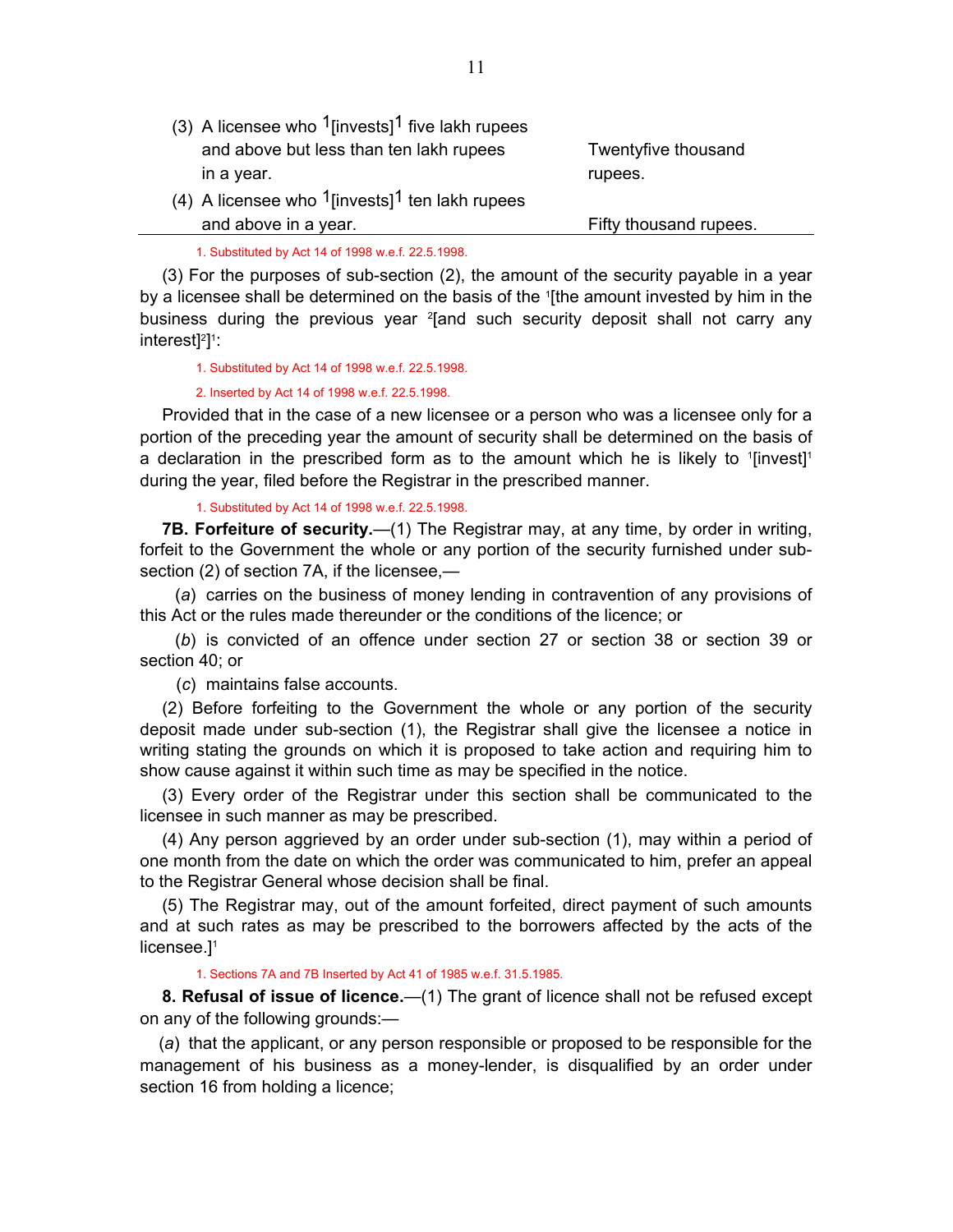<span id="page-11-0"></span> (*b*) that the applicant has not complied with the provisions of this Act or the rules in respect of an application for the grant of a licence;

 (*c*) that the applicant has made wilful default in complying with or knowingly acted in contravention of any requirements of this Act;

 (*d*) that satisfactory evidence has been produced that the applicant or any person responsible or proposed to be responsible for the management of his business of money-lending has,-

 (i)knowingly participated in or connived at any fraud or dishonesty in the conduct of or in connection with the business of money-lending, or

 (ii)been found guilty of an offence under Chapter XVII or Chapter XVIII of the Indian Penal Code.

(2) The Registrar shall, before refusing a licence under sub-section (1), record the evidence adduced before him and his reasons for such refusal.

(3) An appeal shall lie from an order of the Registrar refusing a licence under subsection (1), to the Registrar General whose decision shall be final.

**9. Registrar's power to cancel licences.**—(1) The Registrar may, during the term of any licence, cancel the same by an order in writing on the ground that the person to whom it was granted has been guilty of any act or conduct for which he might under section 8 have refused him the grant of the licence and which act or conduct was not brought to his notice at the time of the grant of licence.

(2) Before cancelling a licence under sub-section (1), the Registrar shall give notice in writing to the licensee and may hold such inquiry as may be necessary.

(3) An appeal shall lie from an order of the Registrar cancelling a licence under subsection (1), to the Registrar General whose decision thereon shall be final.

1 [**9A. Repayment of Security Deposit.**—Where a licence has been cancelled by the Registrar, he shall by order in writing refund the security deposit paid but not forfeited under section 7B, to the person whose licence has been so cancelled.]<sup>1</sup>

1. Inserted by Act 14 of 1998 w.e.f. 22.5.1998.

**10. Term of licence.**—A licence shall be valid '[for a term of five years]<sup>1</sup>:

Provided that where a money-lender holding a licence has made an application for a fresh licence before the date prescribed under sub-section (1) of section 6, for the succeeding '[term]', such money-lender shall, notwithstanding the expiry of the term of his licence, be deemed to have a valid licence until orders are received by him on his application for the fresh licence.

#### 1. Substituted by Act 14 of 1998 w.e.f. 22.5.1998.

1 [*Explanation.*—Where a licence has been granted in the middle of a year, for the purpose of computing the term of licence, the remaining part of the year shall be deemed to be a year.]<sup>1</sup>

#### 1. Inserted by Act 14 of 1998 w.e.f. 22.5.1998.

**11.** <sup>2</sup>[**x x x**]<sup>2</sup> suits by money-lenders not holding licence.—(1) After the expiry of six months from the date on which this Act comes into force, no Court shall pass a decree in favour of a money-lender in any suit to which this Act applies, filed by a money-lender, unless the Court is satisfied that at the time when the loan or any part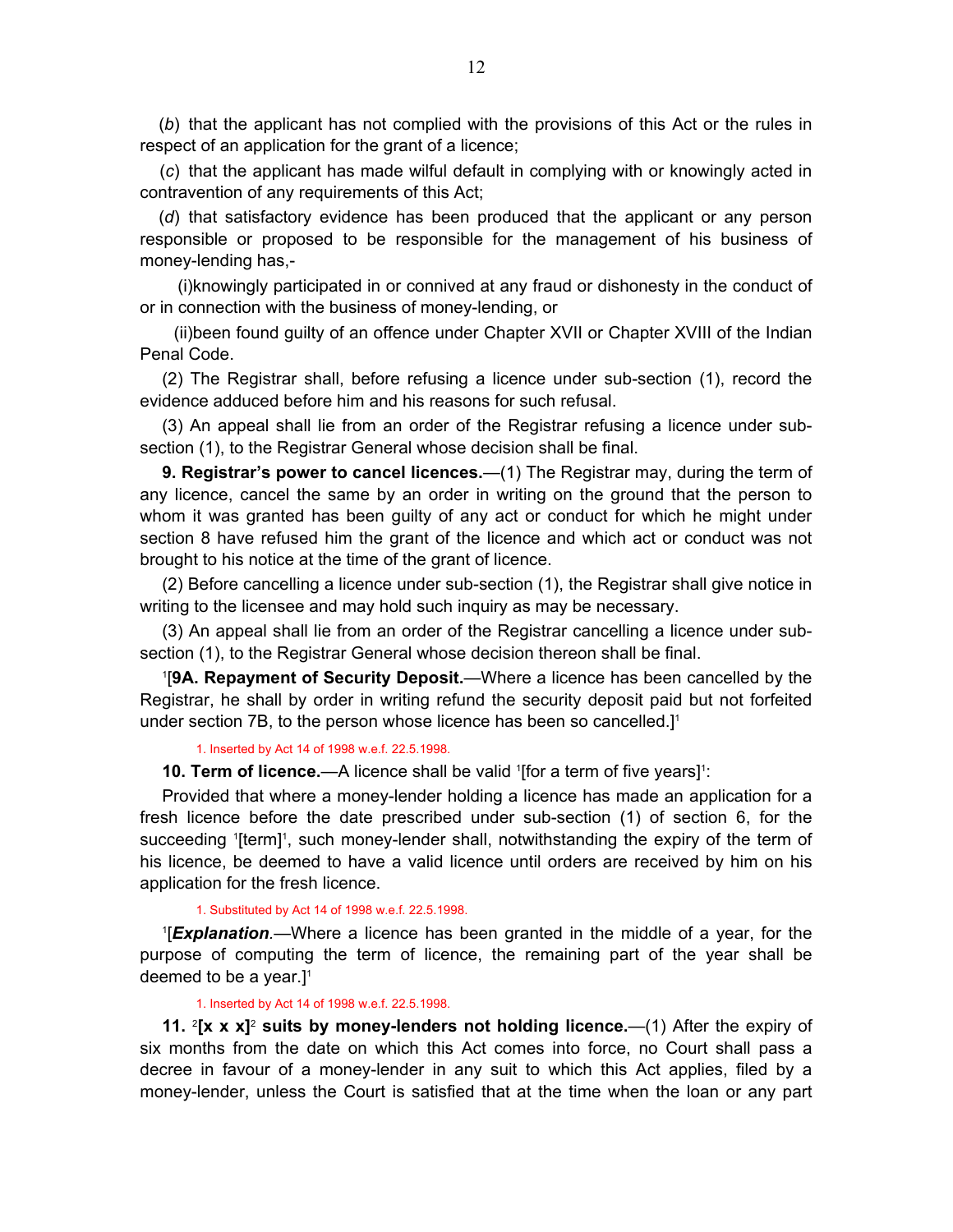<span id="page-12-0"></span>thereof to which the suit relates was advanced,  $1$ [and on the date such suit was filed]<sup>1</sup> the money-lender held a valid licence.

1. Inserted by Act 77 of 1976 w.e.f. 27.10.1976.

2. Omitted by Act 77 of 1976 w.e.f. 27.10.1976.

 $1[(2)$  x x x

 $(3)$  x x x

 $(4)$  x x x  $]$ <sup>1</sup>

1. Omitted by Act 77 of 1976 w.e.f. 27.10.1976.

(5) Nothing in this section shall affect—

 (*a*) suits in respect of loans advanced by a money-lender before the date on which this Act comes into force;

 (*b*) the powers of an official receiver, an administrator or a Court under the provisions of the Mysore Insolvency Act, 1925, or other corresponding law in force in any area of the State, or of a liquidator under the Companies Act, 1956, to realise the property of a money-lender.

1[**12**. x x x]1

#### 1. Omitted by Act 77 of 1976 w.e.f. 27.10.1976.

**13. Application for cancellation of licence.**—(1) Any person may, during the currency of a licence, file an application, to the Registrar for the cancellation of the licence issued to a money-lender on the ground that such money-lender has been guilty of any act or conduct for which the Registrar may under section 8 refuse him the grant of a licence. At the time of filing his application the said person shall deposit such amount not exceeding one hundred rupees as the Registrar may direct.

(2) On the receipt of such application and deposit, the Registrar shall hold an inquiry and if he is satisfied that the money-lender has been guilty of such act or conduct he may cancel the licence of the money-lender and may also direct the return of the deposit made under sub-section (1).

(3) If in the opinion of the Registrar, an application made under sub-section (1) is frivolous or vexatious, he may, out of the deposit made under sub-section (1), direct to be paid to the money-lender such amount as he deems fit as compensation.

(4) Any person aggrieved by an order of the Registrar under sub-section (2) or (3) may, within such time and on payment of such fee as may be prescribed, appeal to the Registrar General and the order of the Registrar General on such appeal shall be final.

**14. Registrar and Assistant Registrar to have powers of Civil Court.**—For the purposes of sections 7 and 13, the Registrar and Assistant Registrar shall have and may exercise the same powers as are vested in a Civil Court under the Code of Civil Procedure, 1908, in respect of the following matters:—

(*a*) enforcing the attendance of any person and examining him on oath;

(*b*) compelling the production of documents and material objects;

(*c*) issuing commissions for the examination of witnesses; and

(*d*) proof of facts by affidavits.

1 [**15. Power of authorised officer to require production of records or documents and power of entry, inspection and seizure**—(1) The Registrar, Assistant Registrar or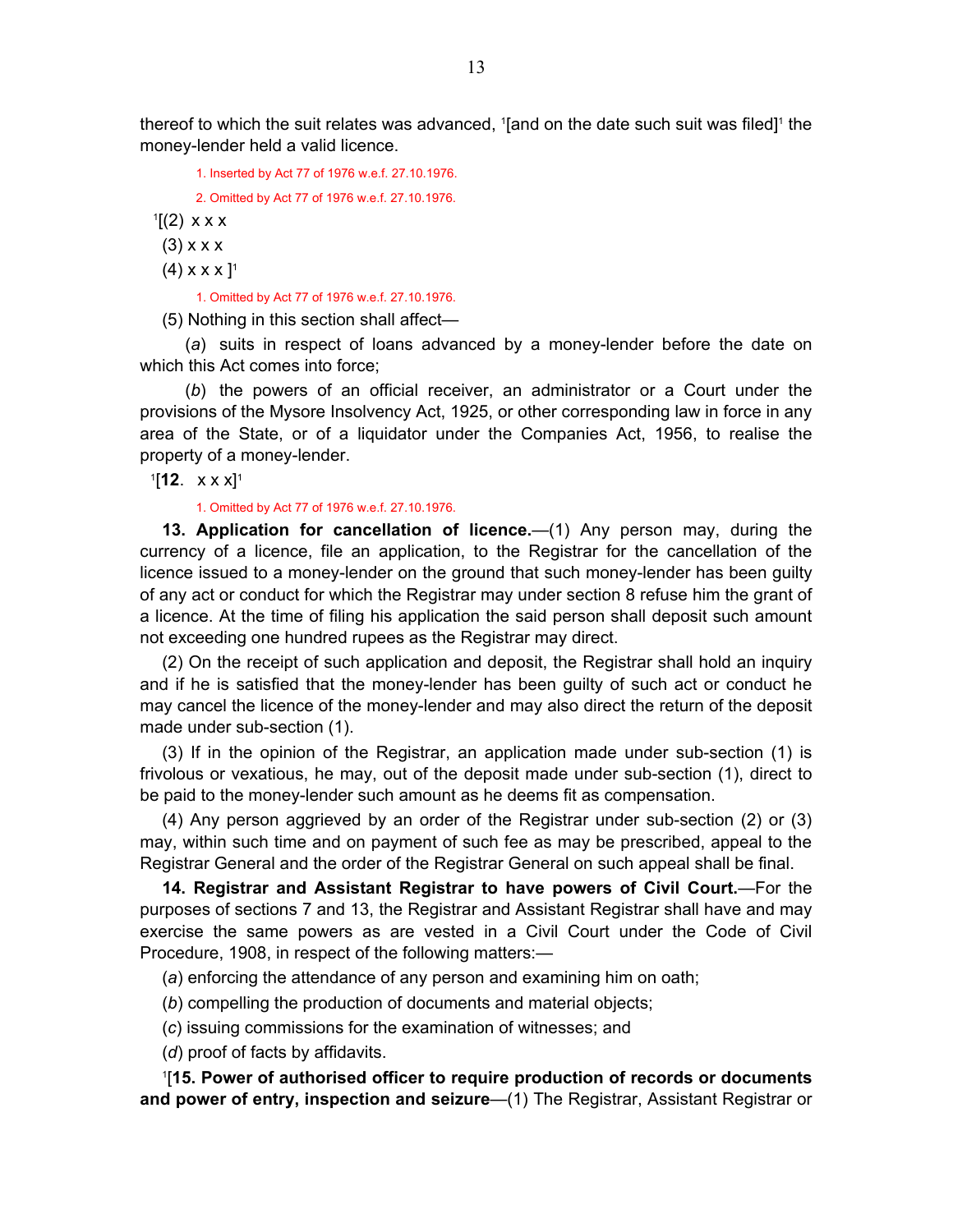<span id="page-13-0"></span>any Officer authorised by the State Government in this behalf may, for the purpose of verifying whether the business of money-lending is carried on in accordance with the provisions of this Act, enter the premises of the money lender or any person who in his opinion is carrying on the business of money-lending and call upon him to produce any record or document relating to such business and every such money lender or person shall allow such inspection and produce such record or document.

#### 1. Substituted by Act 77 of 1976 w.e.f. 27.10.1976.

(2) The Registrar, Assistant Registrar or the other officer referred to in sub-section (1) may, for the purposes of the said sub-section, search the premises and seize any record and document as may be necessary. The record or document seized shall be retained only for such period as may be necessary for the purposes of examination, prosecution or other legal action:

Provided that the provisions of sections 100 and 102 of the Code of Criminal Procedure, 1973 (Central Act 2 of 1974) shall, so far as may be, apply to such search and seizure:

Provided further that for every record or document seized, appropriate acknowledgement shall be given to the person from whose custody it is seized.

(3) The Registrar, Assistant Registrar or the other officer referred to in sub-section (1) shall also have power to summon and examine the money lender or any person who in his opinion is in a position to furnish relevant information.<sup>[1]</sup>

**16. Court's power to cancel or suspend a licence.**—(1) (i) A Court passing an order of conviction against a money-lender for an offence under this Act, or (ii) a Court trying a suit to which this Act applies, if satisfied that such money-lender has committed such contravention of any provision of this Act or the rules as would, in its opinion, make him unfit to carry on the business of money-lending,—

 (*a*) may order that all the licences held by such money-lender in the State be cancelled or suspended for such period as it may think fit; and

 (*b*) may, if it thinks fit, declare any such money-lender, or if any money-lender is an undivided Hindu family, a company or an unincorporated body, such family, company or body and also any person responsible for the management of the business of moneylending carried on by such family, company or body, to be disqualified from holding any licence in the State for such time as the Court may think fit:

Provided that no order or declaration shall be made under this sub-section unless a reasonable opportunity has been given to the person concerned to show cause against the order or declaration proposed to be made.

(2) Where a Court convicts a money-lender of an offence under this Act, or makes an order or declaration under clause (*a*) or (*b*) of sub-section (1), it shall cause the particulars of the conviction, order or declaration, as the case may be, to be endorsed on all the licences held by the money-lender convicted or by any other person affected by the order or declaration and shall cause copies of its order or declaration to be sent to the Registrars by whom the licences were granted, for the purpose of entering such particulars in the registers:

Provided that where any licence held by any money-lender is suspended or cancelled or any money-lender is disqualified from holding any licence under this section he may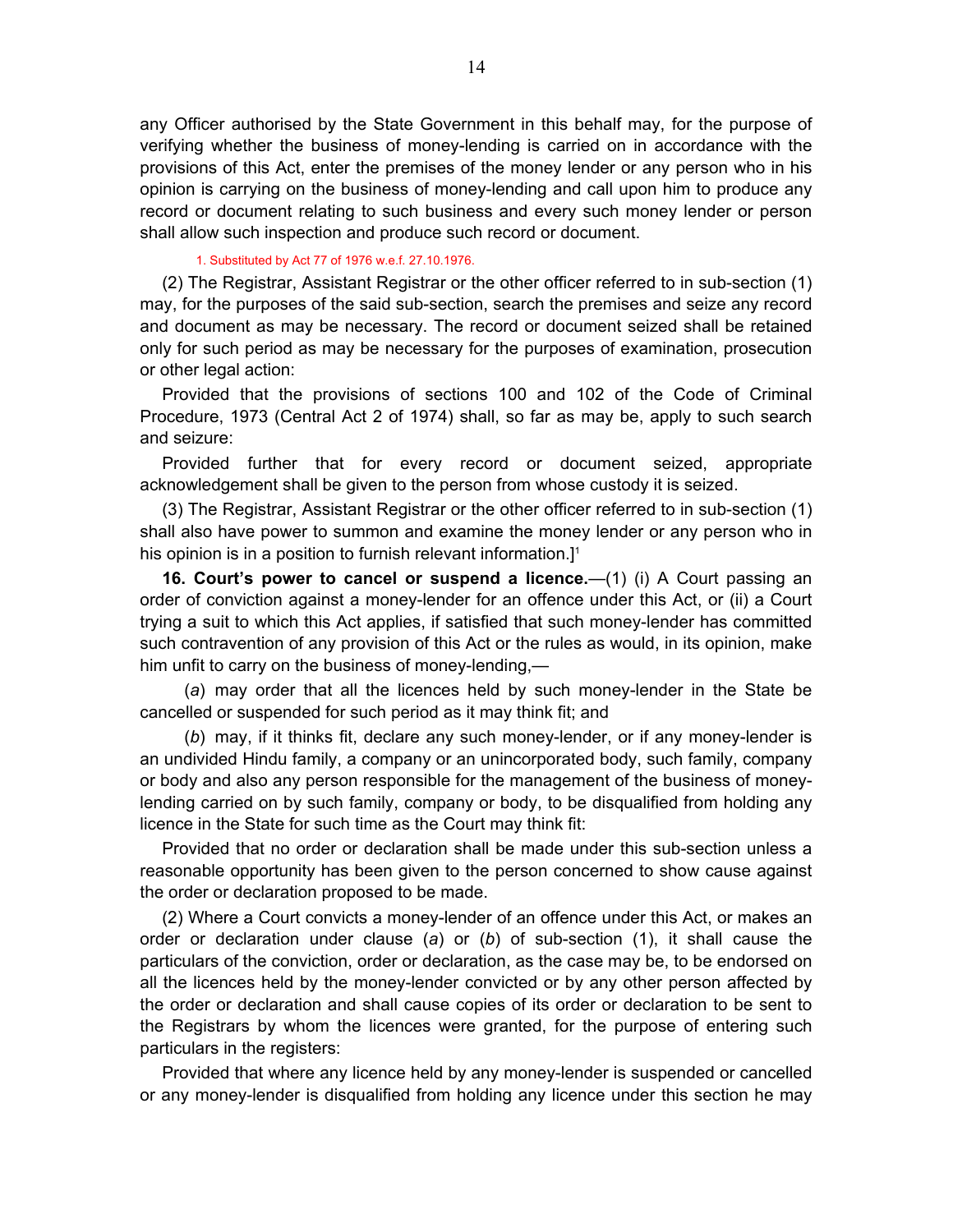<span id="page-14-0"></span>appeal against such order to the Court to which an appeal ordinarily lies from the decision of the Court passing the order; and the Court which passed the order or the Court of appeal may, if it thinks fit, pending the appeal, stay the operation of the order under this section.

(3) Any licence required by a Court for endorsement in accordance with sub-section (2) shall be produced by the person by whom it is held in such manner and within such time as may be directed by the Court and any person who, without reasonable cause, makes default in producing the licence so required shall be liable, on conviction, to a fine which may extend to five hundred rupees for each day of the period during which the default continues.

(4) Powers conferred on a Court under this section may be exercised by any Court in appeal or in revision.

**17. No compensation for suspension or cancellation of licence.**—Where any licence is suspended or cancelled under this Act, no person shall be entitled to any compensation or the refund of any licence fee.

**18. Persons debarred from doing business during period of suspension or cancellation of licence.**—A person whose licence has been suspended or cancelled in accordance with the provisions of this Act shall not during the period of suspension or cancellation, as the case may be, carry on the business of money-lending in the State.

**19. Person whose licence is suspended or cancelled not to apply without giving particulars of endorsement or of disqualification.**—No person whose licence has been endorsed under section 16 or who has been disqualified from holding a licence shall apply for, or be eligible to hold a licence, without giving particulars of such endorsement or disqualification.

**20. Duty of money-lender to keep accounts and furnish copies.**—(1) Every money-lender shall keep and maintain a cash book and a ledger 1 [in Kannada or in English]<sup>1</sup> in such form and in such manner as may be prescribed.

1. Inserted by Act 2 of 1987 w.e.f. 16.10.1986.

(2) Every money-lender shall,-

(*a*) deliver or cause to be delivered,-

 (i)to the debtor within thirty days from the date on which a loan is made, a statement <sup>1</sup> [either in Kannada or in English]<sup>1</sup> showing in clear and distinct terms the amount and date of the loan and of its maturity, the nature of the security, if any, for the loan, the name and address of the debtor and of the money-lender and the rate of interest charged:

1. Substittued by Act 2 of 1987 w.e.f. 16.10.1986.

Provided that no such statement shall be required to be delivered to a debtor if he is supplied by the money-lender with a pass book which shall be in the prescribed form and shall contain an up-to-date account of the transactions with the debtor;

 (ii)to the Assistant Registrar, within the said period, a statement containing the particulars referred to in sub-clause (i);

 (*b*) upon repayment of a loan in full, mark indelibly every paper signed by the debtor with words indicating payment or cancellation, and discharge every mortgage,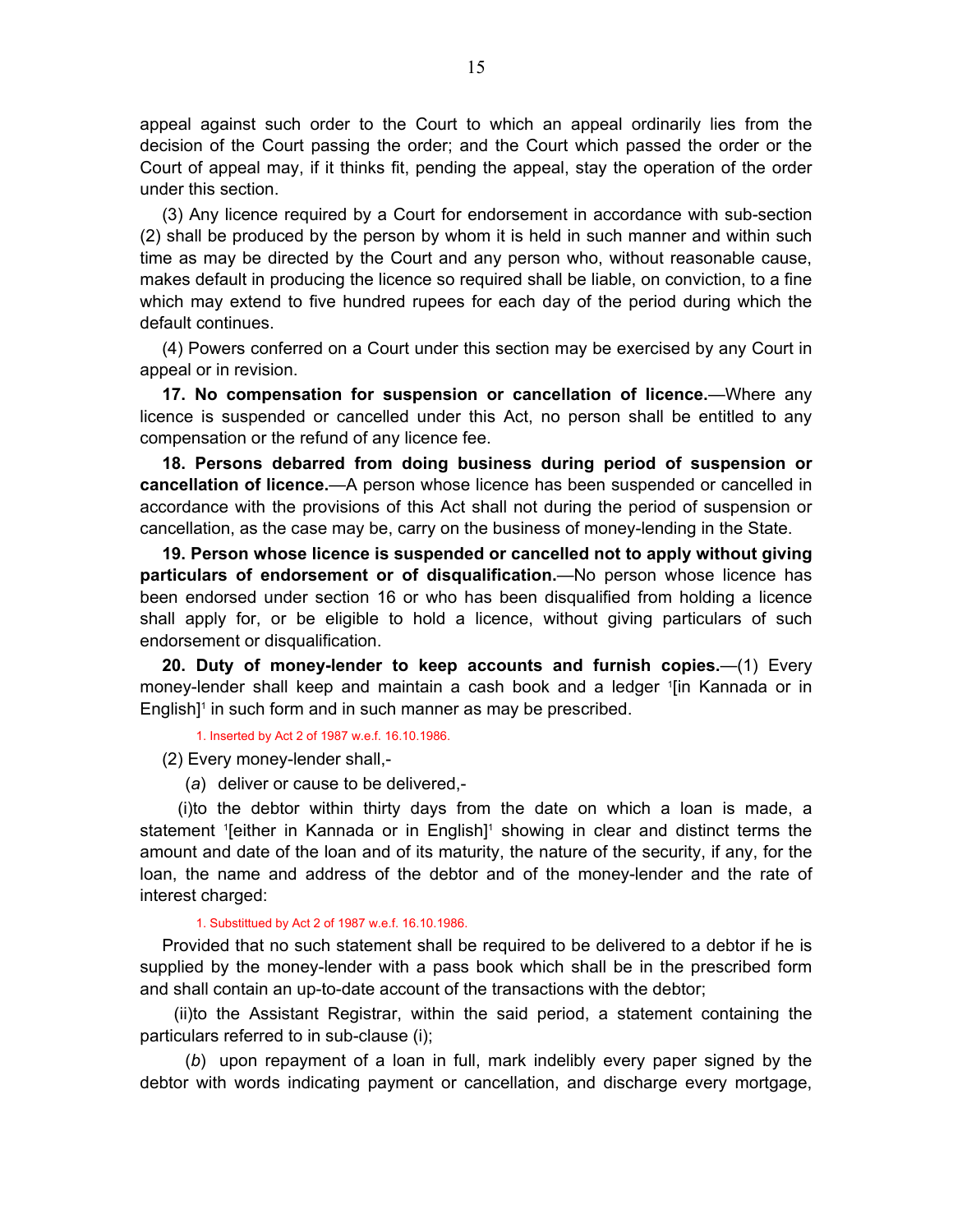<span id="page-15-0"></span>restore every pledge, return every note and cancel or reassign every assignment given by the debtor as security for the loan.

(3) No money-lender shall receive any payment from a debtor on account of any loan without giving him a duly signed receipt for the payment.

(4) No money-lender shall accept from a debtor any article as a pawn, pledge or security for a loan without giving him a signed receipt for the same with its description, estimated value, the amount of loan advanced against it and such other particulars as may be prescribed.

**21. Delivery of statement of accounts and copies thereof by money-lender.**—(1) Every money-lender shall deliver or cause to be delivered every year to each of his debtors a legible statement of such debtor's accounts signed by the money-lender or his agent of any amount that may be outstanding against such debtor. The statement shall show,-

 (i) the amount of principal and the amount of interest, separately, due to the money-lender;

 (ii) the amount of every payment already received by the money-lender in respect of the loan during the year together with the date on which each payment was made;

 (iii) all payments credited first in the account of interest and the residue, if any, of any payment more than sufficient to discharge the balance of interest due at the time it is made, credited to the debtor in the account of principal, in the alternative such of the payments credited first in the account of principal as the money-lender may determine and the remaining payments credited in the account of interest calculated on the basis of the decreased balance of principal and when the balance of interest is fully discharged the residue of the payments, if any, further credited in the account of principal;

(iv) the amount of principal and interest remaining unpaid.

The statement shall be signed by the money-lender, or his agent, and shall be '[either in Kannada or in English]<sup>1</sup>. It shall be in such form and shall be supplied to the debtor on or before such date as may be prescribed:

1. Substituted by Act 2 of 1987 w.e.f. 16.10.1986.

Provided that no such statement shall be required to be delivered to a debtor if he is supplied by the money-lender with a pass book which shall be in the prescribed form and shall contain an up-to-date account of the transactions with the debtor.

The money-lender shall on or before the aforesaid date deliver or cause to be delivered a statement containing the particulars specified in clauses (i) to (iv) to the Assistant Registrar.

(2) In respect of any particular loan, whether advanced before or after the date on which this Act comes into force, the money-lender shall, on demand in writing being made by the debtor at any time during the period when the loan or any part thereof has not been repaid, and on payment of the prescribed fee supply to the debtor or if the debtor so requires, to any person specified in that behalf in the demand, a statement, <sup>1</sup>[either in Kannada or in English]<sup>1</sup>, signed by the money-lender or his agent, and containing the relevant particulars specified in sub-section (1).

1. Substituted by Act 2 of 1987 w.e.f. 16.10.1986.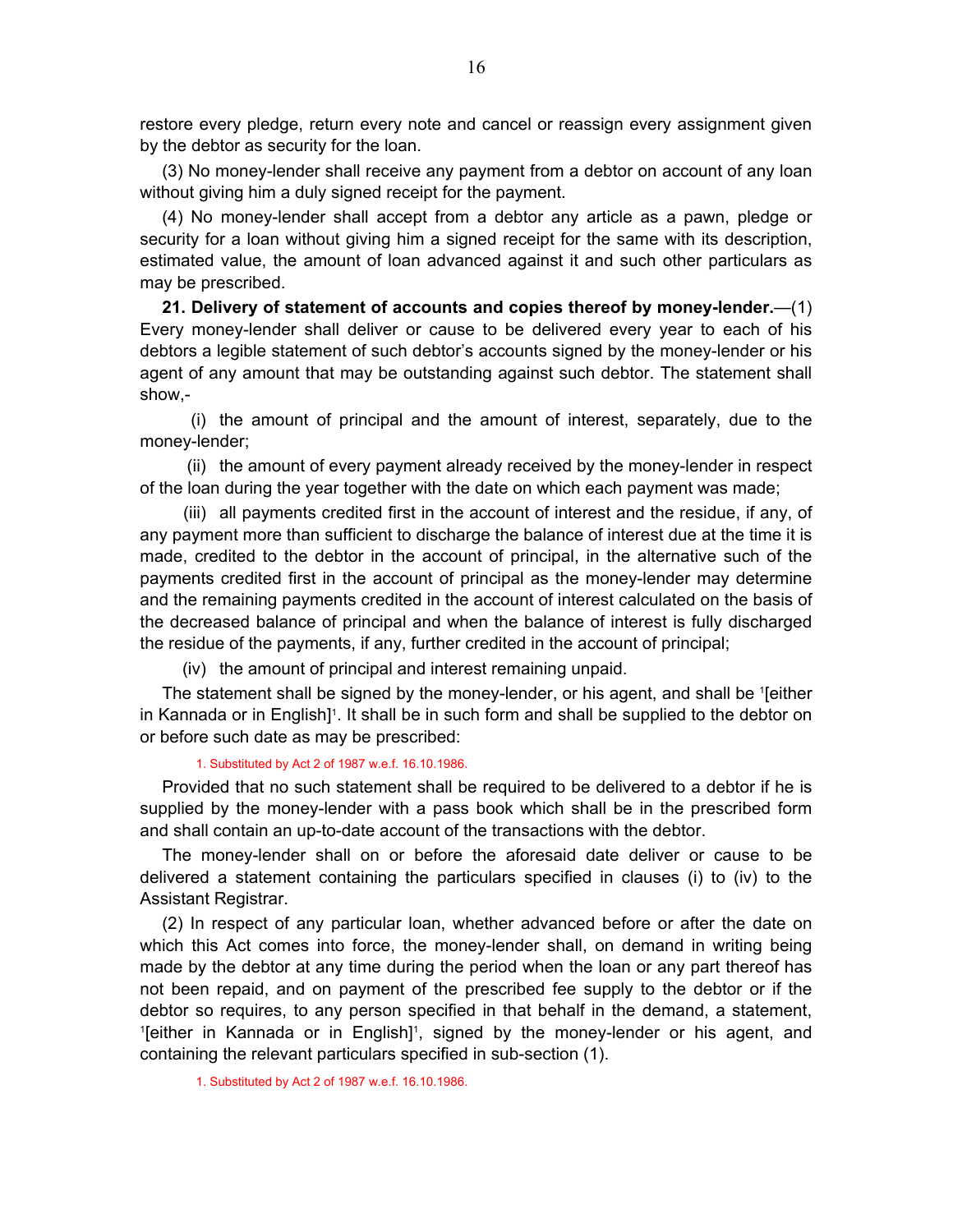<span id="page-16-0"></span>(3) A money-lender shall, on a demand in writing by the debtor, and tender of the prescribed sum of expenses, supply a copy of any document relating to a loan made by him or any security therefor, to the debtor, or if the debtor so requires, to any person specified in that behalf in the demand.

 $[4]$ . x x x]<sup>1</sup>

#### 1. Omitted by Act 14 of 1998 w.e.f. 22.5.1998.

**22. Fees for certain statements supplied to debtors and Assistant Registrars.**— (1) A money-lender may recover from a debtor fees for the statements or a pass book supplied to him under sub-section (2) of section 20 or sub-section (1) of section 21 and in respect of copies of such statements supplied to the Assistant Registrar under the said sub-sections.

(2) Such fees shall be recoverable at such rates and in such manner as may be prescribed, subject to the maximum of two rupees per debtor, per year, irrespective of the number of statements or copies thereof supplied to the debtor or the Assistant Registrar during the relevant year.

**23. Debtors not bound to admit correctness of accounts.**—A debtor to whom a statement of accounts or a pass book has been furnished under section 20 or 21 shall not be bound to acknowledge or deny its correctness and his failure to do so shall not, by itself, be deemed to be an admission of the correctness of the accounts.

**24. Procedure of court in suits regarding loans.**—Notwithstanding anything contained in any law for the time being in force, in any suit to which this Act applies,—

(*a*) a Court shall, before deciding the claim on merits, frame and decide the issue whether the money-lender has complied with the provisions of sections 20 and 21;

(*b*) if the Court finds that the provisions of section 20 or section 21 have not been complied with by the money-lender, it may, if the plaintiff's claim is established, in whole or in part, disallow the whole or any portion of the interest found due as may seem reasonable to it in the circumstances of the case and may disallow costs.

*Explanation.*—A money-lender who has given the receipt or furnished a statement of accounts or a pass book in the prescribed form and manner, shall be held to have complied with the provisions of section 20 or section 21, as the case may be, in spite of any errors and omissions if the Court finds that such errors and omissions are not material or not fraudulent.

**25. Provisions of certain sections not to apply to loans made by company or unincorporated body exempted by Government.**—Nothing in sections 20 to 24 shall apply to loans advanced by any class of companies or unincorporated bodies which the State Government may by notification exempt from the operation of those sections.

**26. Power of Court to limit interest recoverable in certain cases.**— Notwithstanding anything contained in any agreement or any law for the time being in force, no Court shall in respect of any loan whether advanced before or after the date on which this Act comes into force, decree, on account of interest, a sum greater than the principal of the loan due on the date of the decree.

**27. Power of Court to direct payment of decretal amount by instalments.**—The Court may, at any time, on application of a judgment-debtor, after notice to the decreeholder, direct that the amount of any decree passed against him, whether before or after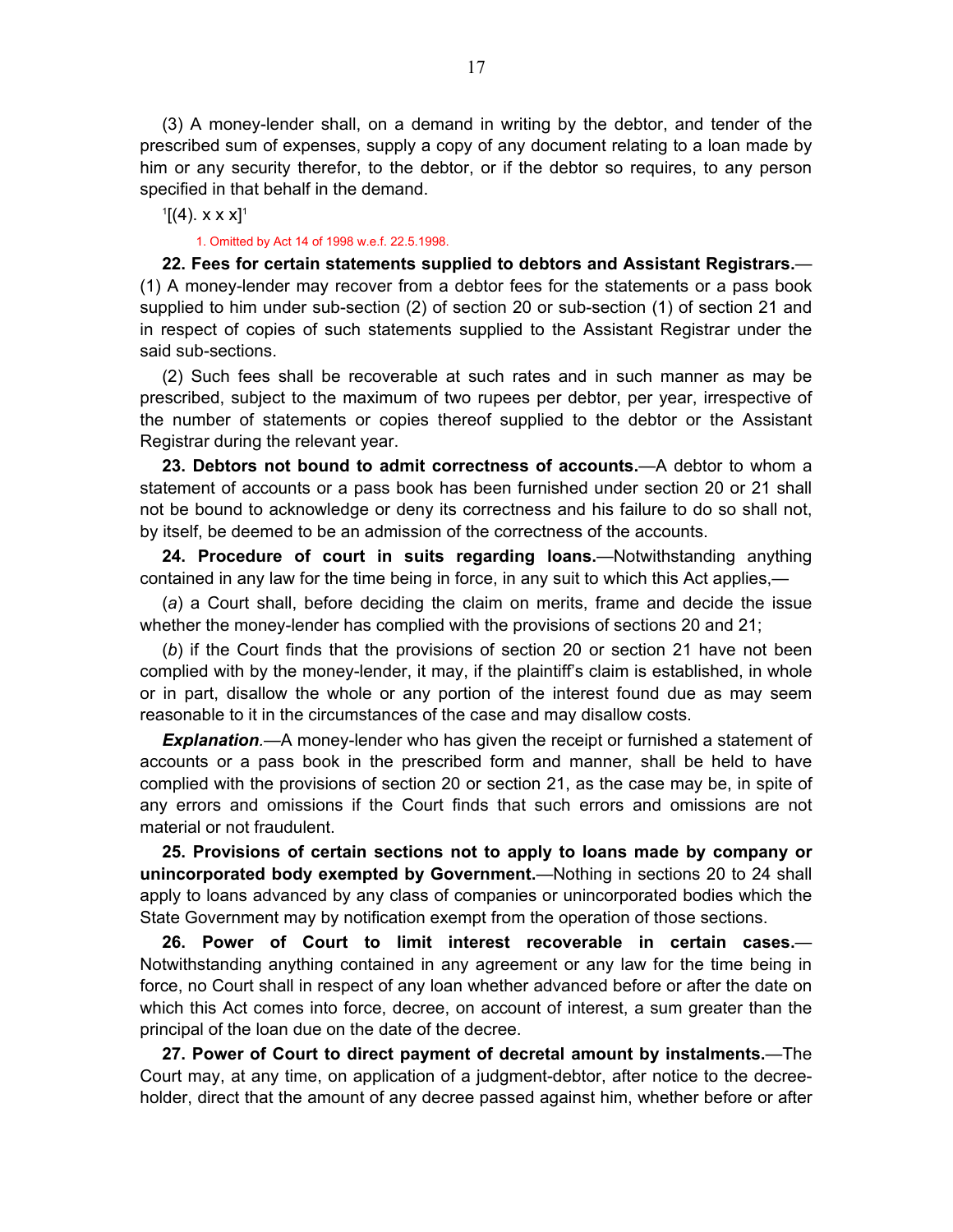<span id="page-17-0"></span>the date on which this Act comes into force, in respect of a loan, shall be paid in such number of instalments and subject to such conditions, and payable on such dates, as, having regard to the circumstances of the judgment-debtor and the amount of the decree, it considers fit.

**28. Limitation on rates of interest.**—(1) The State Government may from time to time by notification fix the maximum rates of interest for any local area or class of business of money-lending in respect of secured and unsecured loans.

(2) Notwithstanding anything contained in any law for the time being in force, no agreement between a money-lender and a debtor for payment of interest at a rate exceeding the maximum rate fixed by the State Government under sub-section (1), shall be valid and no Court shall in any suit to which this Act applies award interest exceeding the said rates.

(3) If any money-lender charges or receives from a debtor interest at a rate exceeding the maximum rate fixed by the State Government under sub-section (1), he shall, for the purposes of section 39, be deemed to have contravened the provisions of this Act.

**29. Prohibition of charge for expenses on loans by money-lenders.**—No moneylender shall receive from a debtor or intending debtor any sum other than reasonable costs of investigating title to the property, costs of stamp, registration of documents and other usual out-of-pocket expenses in cases where an agreement between the parties includes a stipulation that property is to be given as security or by way of mortgage and where both parties have agreed of such costs and reimbursement thereof; or where such costs, charges or expenses are leviable under the provisions of the Transfer of Property Act, 1882, or any other law for the time being in force.

**30. Notice and information to be given on assignment of loan.**—(1) Where a loan advanced, whether before or after the date on which this Act comes into force, or any interest on such loan or the benefit of any agreement made or security taken in respect of such loan or interest, is assigned to any assignee, the assignor (whether he is the money-lender by whom the money was lent or any person to whom the debt has been previously assigned) shall, before the assignment is made,—

 (*a*) give the assignee notice in writing that the loan, interest, agreement or security is affected by the operation of this Act;

 (*b*) supply to the assignee all information necessary to enable him to comply with the provisions of this Act; and

 (*c*) give the debtor notice in writing of the assignment supplying the name and address of the assignee.

(2) Any person acting in contravention of the provisions of sub-section (1) shall be liable to indemnify any other person who is prejudiced by the contravention.

**31. Application of Act as respects assignees.**—(1) Save as hereinafter provided, where any debt due to a money-lender in respect of money lent by him whether before or after the date on which this Act comes into force, or of interest on money so lent or of the benefit of any agreement made or security taken in respect of any such debt or interest, has been assigned, the assignee shall be deemed to be the money-lender and all the provisions of this Act shall apply to such assignee as if he were the money-lender,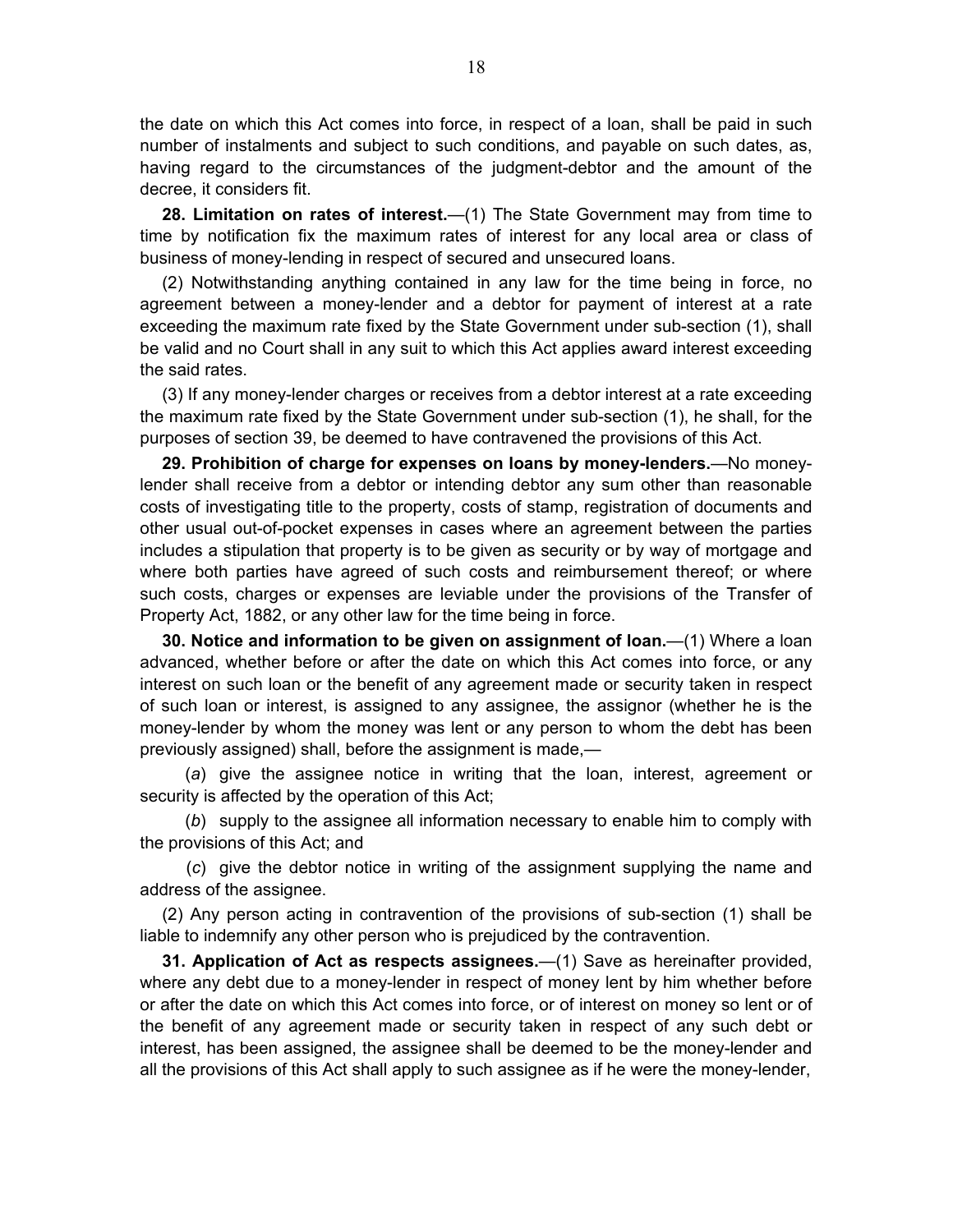<span id="page-18-0"></span>(2) Notwithstanding anything contained in this Act or in any other law for the time being in force, where for any reason any such assignment is invalid and the debtor has made any payment of money or transfer of property on account of any loan which has been so assigned, the assignee shall in respect of such payment or transfer be deemed to be the agent of the money-lender for all the purposes of this Act.

**32. Reopening of transactions.**—Notwithstanding anything contained in any law for the time being in force, the Court shall, in any suit to which this Act applies, whether heard *ex parte* or otherwise,—

(*a*) reopen any transaction, or any account already taken between the parties;

(*b*) take an account between the parties;

(*c*) reduce the amount charged to the debtor in respect of any excessive interest;

(*d*) if on taking accounts it is found that the money-lender has received more than what is due to him, pass a decree in favour of the debtor in respect of such amount:

Provided that in the exercise of these powers, the Court shall not,-

(i) reopen any adjustment or agreement purporting to close previous dealings and to create new obligations which have been entered into by the parties or any person through whom they claim at a date more than six years from the date of the suit;

(ii) do anything which affects any decree of a Court.

**Explanation.—**For the purpose of this section "excessive interest" means interest at a rate which contravenes any of the provisions of section 28.

**33. Inquiry for taking accounts and declaring the amount due.**—(1) Any debtor may make an application at any time to the Court, whether the loan has or has not become payable, for taking accounts and for declaring the amount due to the moneylender. Such application shall be in the prescribed form and accompanied by the prescribed fee.

(2) On receipt of such application, the Court shall cause a notice of the application to be given to the money-lender.

(3) On the date fixed for the hearing of the application or on such date to which the hearing may be adjourned from time to time, the Court shall make an inquiry and shall after taking an account of the transactions between the parties pass an order declaring the amount, if any, still payable by the debtor to the money-lender, in respect of the principal and interest, if any. In taking accounts under this section the Court shall follow the provisions of sections 20 to 32 and section 35.

**34. Deposit in Court of money due to money-lender.**—(1) At any time a debtor may tender to a money-lender any sum of money due from him to the money-lender in respect of a loan by way of principal, interest or both.

(2) If the money-lender refuses to accept any sum so tendered, the debtor may deposit the said sum in Court to the account of the money-lender.

(3) The Court shall thereupon cause written notice of the deposit to be served on the money-lender, and he may, on presenting a petition stating the sum then due in respect of the loan, and his willingness to accept the said sum, receive and appropriate it first towards the interest and the residue if any towards the principal.

(4) When the money-lender does not accept the sum, the Court shall appropriate the said sum first towards the interest and the residue if any towards the principal.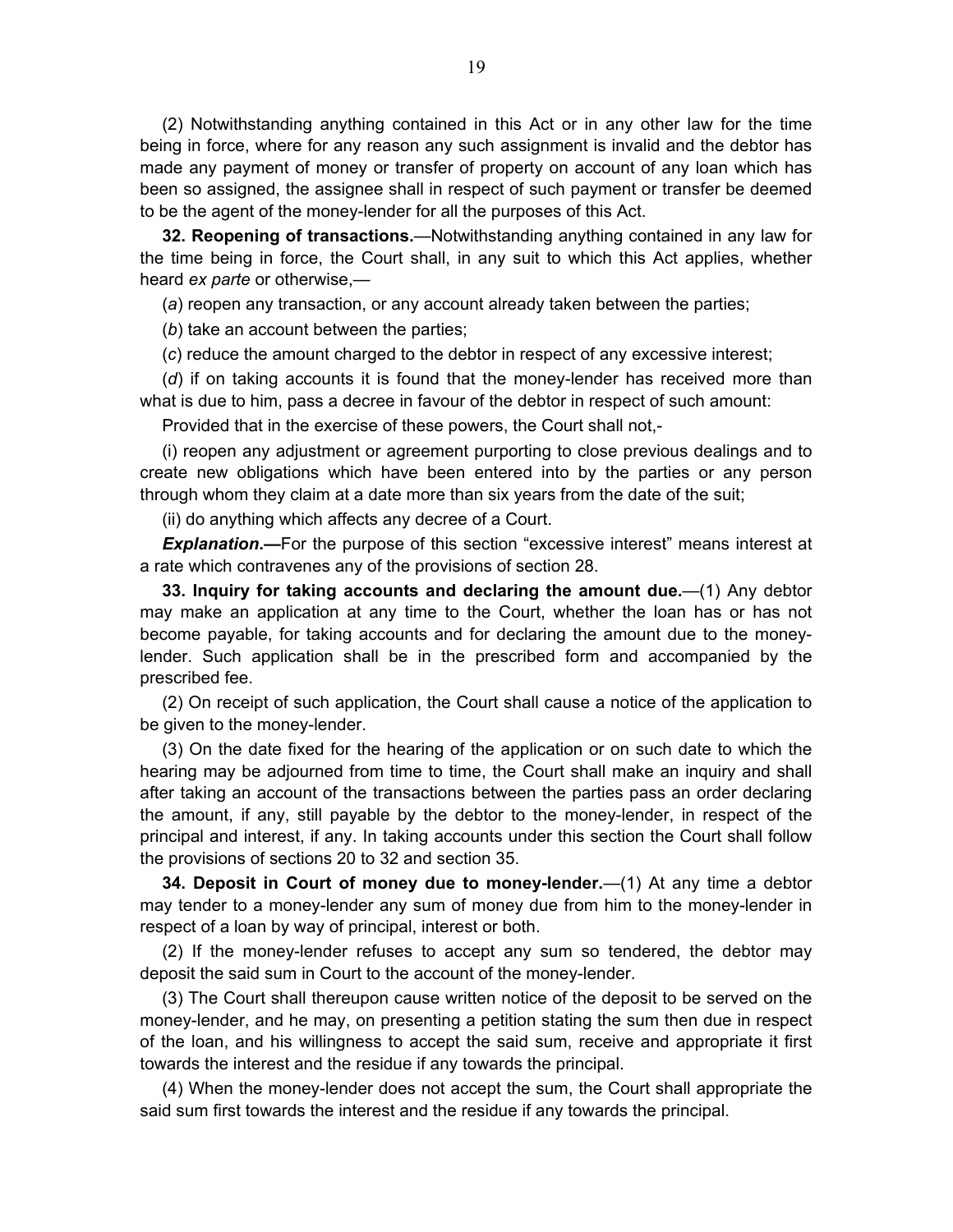<span id="page-19-0"></span>**35. When interest to be paid for entire month.**—Notwithstanding any agreement between the parties or any law for the time being in force, when a statement is delivered or pass book is supplied to a debtor under section 21 or if accounts are taken under section 33, or a tender is made by a debtor to a money-lender in respect of a loan under section 34 before the sixteenth day of a calendar month, the interest due shall be calculated as payable for fifteen days of the said month, and if the statement is delivered or pass book is supplied or accounts are taken or tender is made on any subsequent day, then for the entire calendar month irrespective of the fact that such statement is delivered or pass book is supplied or such accounts are taken or such tender is made on any such day.

**36. Money-lenders to exhibit their names over shops.**—Every money-lender shall always keep exhibited over his shop or place of business, his name with the word 'money-lender' and its equivalent in Kannada.

**37. Entry of wrong sum in bond, etc., to be an offence.**—(1) No money-lender shall take any promissory note, acknowledgment, bond or other writing which does not state the actual amount of the loan, or which states such amount wrongly or execute any instrument in which blanks are left to be filled after execution.

(2) Whoever contravenes the provisions of sub-section (1) shall, on conviction, be punished with imprisonment which may extend to six months or with fine which may extend to one thousand rupees or with both.

**38. Penalty for molestation.**—Whoever molests, or abets the molestation of, a debtor for the recovery of a debt due by him to a creditor shall, on conviction, be punished with imprisonment which may extend to six months or with fine which may extend to  $[$ five thousand $]$ <sup>1</sup> rupees or with both.

### 1. Substituted by Act 77 of 1976 w.e.f. 27.10.1976.

*Explanation.—*For the purposes of this section, a person who, with intent to cause another person to abstain from doing any act which he has a right to do or to do any act which he has a right to abstain from doing,—

- (*a*) obstructs or uses violence to or intimidates such other person, or
- (*b*) persistently follows such other person from place to place or interferes with any property owned or used by him or deprives him of, or hinders him in, the use of any such property, or
- (*c*) loiters at or near a house or other place where such other person resides or works, or carries on business, or happens to be, or
- (*d*) does any act calculated to annoy or intimidate such other person or the members of his family, or
- (*e*) moves or acts in a manner which causes or is calculated to cause alarm or danger to the person or property of such other person,

-shall be deemed to molest such other person:

Provided that a person who goes to the house or place referred to in clause (*c*) in order merely to obtain or communicate information shall not be deemed to molest.

**39. General provision regarding penalties**.—Whoever fails to comply with or acts in contravention of any provision of this Act, shall, if no specific penalty has been provided for in this Act, on conviction, be punished,-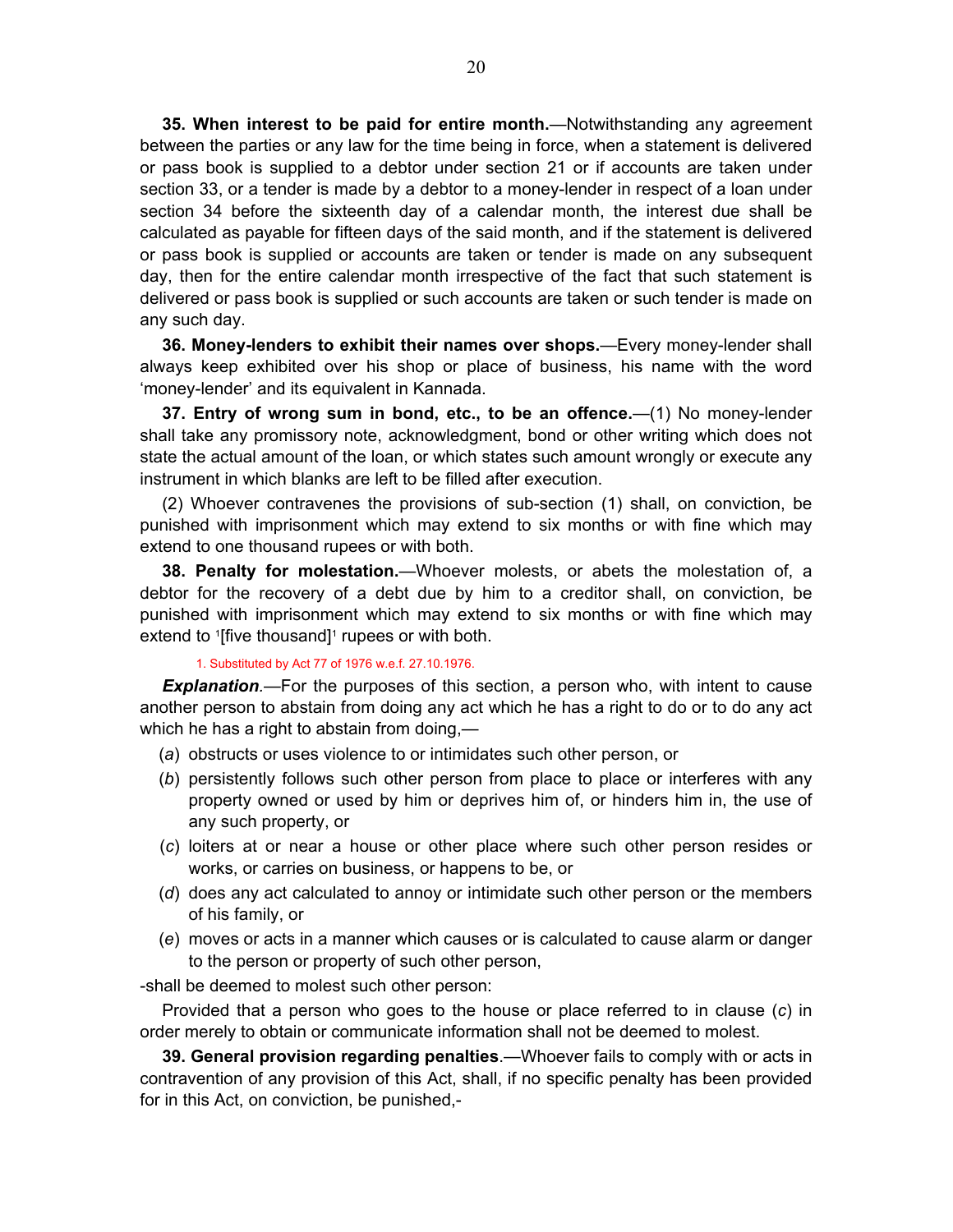<span id="page-20-0"></span>(a) for the first offence with simple imprisonment which may extend to  $[$ three months $]$ <sup>1</sup> or with fine which may extend to '[one thousand]<sup>1</sup> rupees or with both, and

1. Substituted by Act 77 of 1976 w.e.f. 27.10.1976.

(*b*) for the second or subsequent offence with imprisonment which may extend to six months or with fine '[which may extend to two thousand rupees]<sup>1</sup> or with both.

1. Inserted by Act 77 of 1976 w.e.f. 27.10.1976.

**40. Offences by Hindu Joint Family, Corporation, etc.**—(1) If the person contravening any of the provisions of this Act is an undivided Hindu family, the person responsible for the management of the business of such family shall be deemed to be guilty of such contravention.

(2) (*a*) Where an offence under this Act has been committed by a company, every person who at the time the offence was committed, was in charge of, and was responsible to the company for the conduct of the business of the company, as well as the company shall be deemed to be guilty of the offence and shall be liable to be proceeded against and punished accordingly:

Provided that nothing contained in this clause shall render any such person liable to any punishment provided in this Act if he proves that the offence was committed without his knowledge or that he exercised all due diligence to prevent the commission of such offence.

(*b*) Notwithstanding anything contained in clause (*a*), where an offence under this Act has been committed by a company and it is proved that the offence has been committed with the consent or connivance of or is attributable to any neglect on the part of, any director, manager, secretary, or other officer of the company, such director, manager, secretary or other officer shall also be deemed to be guilty of that offence and shall be liable to be proceeded against and punished accordingly.

*Explanation.***—**For the purposes of this section,—

(*a*) "company" means a body corporate and includes a firm or other association of individuals, and

(*b*) "director" in relation to a firm means a partner in the firm.

**41. Certain offences to be cognizable.**—Offences punishable,-

(*a*) under section 39 for contravening the provisions of section 5, and

(*b*) under section 38,

shall be cognizable.

**42. Every officer to be public servant.**—Every officer of the Government acting under the provisions of this Act shall be deemed to be a public servant within the meaning of section 21 of the Indian Penal Code.

**43. Saving of laws relating to agriculturists' indebtedness**.—Nothing in this Act shall affect any of the provisions of any enactment relating to relief of agriculturists' indebtedness.

**44. Rules**.—(1) The State Government may, after previous publication, by notification, make rules for carrying out the purposes of this Act.

(2) In particular and without prejudice to the generality of the foregoing power, such rules may provide for all or any of the following matters, namely:—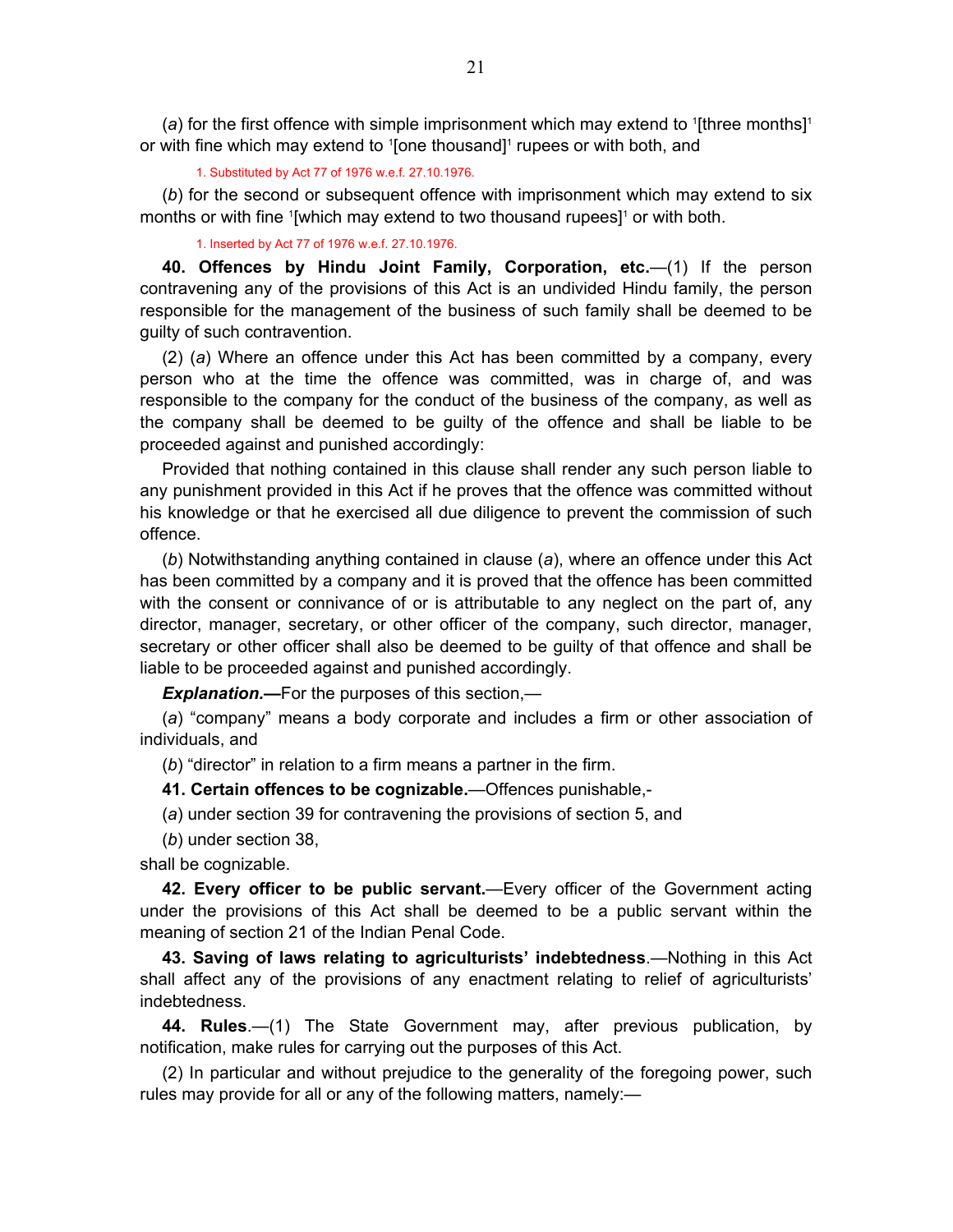(*a*) the form of the register under section 4;

<span id="page-21-0"></span> (*b*) the form of the application for a licence, the further particulars to be included therein and the manner of payment of licence fee under section 6;

 (*c*) the form and conditions of the licence, and the procedure for a summary inquiry under section 7;

 (*d*) the form of cashbook and ledger and the manner in which they should be maintained under sub-section (1) of section 20 and the other particulars to be prescribed under sub-section (4) of that section;

 (*e*) the form of the statement of accounts and pass books to be furnished or delivered and the date before which it is to be furnished or delivered under sub-section (1), the fee to be paid under sub-section (2), and the sum of expenses to be paid under sub-section (3), of section 21;

 (*f*) the rates at which and the manner in which fees may be recovered under section 22;

 (*g*) the form of application and the fee to be paid under sub-section (1) of section 33;

 (*h*) the period within which appeals under this Act have to be filed and the fee payable in respect of such appeals;

 (*i*) any other matter which has to be or may be prescribed under this Act or any matter for which there is no provision or insufficient provision in this Act and for which provision is, in the opinion of the State Government, necessary for giving effect to the provisions of this Act.

(3) Every rule made under this Act, shall be laid, as soon as may be after it is made before each House of the State Legislature while it is in session for a total period of thirty days which may be comprised in one session or in two successive sessions, and if before the expiry of the session in which it is so laid or the session immediately following, both Houses agree in making any modification in the rule or both Houses agree that the rule should not be made the rule shall thereafter have effect only in such modified form or be of no effect, as the case may be; so however that any such modification or annulment shall be without prejudice to the validity of anything previously done under that rule.

**45. Repeal and savings.**—The Bombay Money-lenders Act, 1946 (Bombay Act XXXI of 1947), as in force in the <sup>1</sup>[Belgaum Area]<sup>1</sup>; the Coorg Money-lenders Act, 1939 (Coorg Act I of 1939), as in force in the Coorg District; the Hyderabad Money-lenders Act, 1349 F (Hyderabad Act V of 1349 Fasli), and the Hyderabad Money-lenders (Validity of Licenses) Act, 1956 (Hyderabad Act XLVIII of 1956), as in force in the <sup>1</sup>[Gulbarga Area]<sup>1</sup>; the Madras Debtors Protection Act, 1934 (Madras Act VII of 1935) as in force in the <sup>1</sup>[Mangalore and Kollegal Area]<sup>1</sup> and the Mysore Money-lenders Act, 1939 (Mysore Act XII of 1939) as in force in the Mysore area, are hereby repealed:

Provided that section 6 of the <sup>1</sup>[Karnataka]<sup>1</sup> General Clauses Act, 1899 (<sup>1</sup>[Karnataka Act]<sup>1</sup> III of 1899) shall be applicable in respect of the repeal of the said enactments and sections 8 and 24 of the said Act shall be applicable as if the said enactments had been repealed and re-enacted by this Act.

1. Adapted by the Karnataka Adaptations of Laws Order, 1973 w.e.f. 1.11.1973